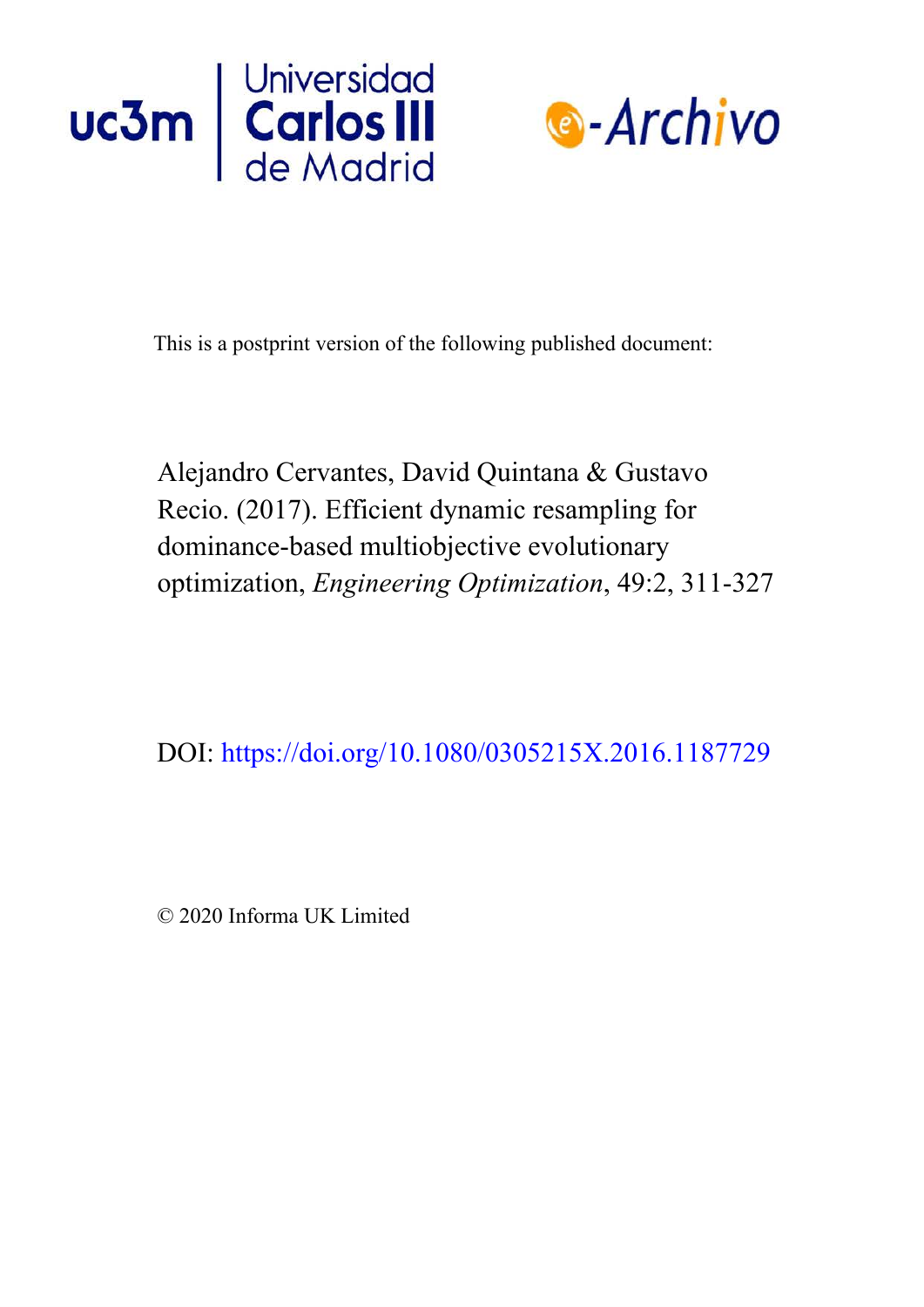To appear in Engineering Optimization Vol. 00, No. 00, Month 20XX, 1–19

# Efficient Dynamic Resampling for Dominance-based Multiobjective Evolutionary Optimization

Alejandro Cervantes<sup>∗</sup> , David Quintana, Gustavo Recio

Department of Computer Science, Universidad Carlos III de Madrid, Spain

(April 27, 2016)

Multi-objective optimization problems are often subject to the presence of objectives that require expensive resampling for their computation. This is the case of many robustness metrics, frequently used as an additional objective, that accounts for the reliability of specific sections of the solution space. Typical robustness measurements use resampling, but the number of samples that constitute a precise dispersion measure has a potentially large impact on the computational cost of an algorithm. This paper proposes the integration of dominance based statistical testing methods as part of the selection mechanism of MOEAs with the aim of reducing the amount of fitness evaluations. The performance of the approach is tested on five classical benchmark functions integrating it into two well-known algorithms NSGA-II and SPEA2. The experimental results show a significant reduction in the number of fitness evaluations while, at the same time, maintaining the quality of the solutions.

Keywords: Evolutionary Multi-objective Optimization; Uncertainty; Resampling

### 1. Introduction

A substantial portion of real-world optimization problems is multi-objective. That is, they require the simultaneous optimization of a number of objectives that are often in conflict. Therefore, it is no surprise that there is great interest in the development of algorithms that can deal with this feature. In the past decade and a half, there has been a growing interest on a family of algorithms called Evolutionary Multi-Objective Optimization Algorithms (MOOAs) (Coello 2000). Among them, there is an especially large subset of approaches that fall under the category of Evolutionary Multi-Objective Genetic Algorithms (MOEAs) (Coello Coello 2006). These have been successfully used to solve problems on a wide range of domains such as data mining, aerospace engineering or finance, to mention a few (Mukhopadhyay et al. 2014b,a; Arias-Montano, Coello Coello, and Mezura Montes 2012; Ponsich, Jaimes, and Coello 2013).

The difficulty in solving the above mentioned problem is sometimes increased by the presence of uncertainty. Uncertainties can affect different aspects of the problem such as the decision variables or the objective functions. Following the first efforts by Branke (1998) and his team, the challenge of adapting MOEAs to handle uncertain environments has recently grabbed the attention of researchers (Deb and Gupta 2006). Though there are some other potential strategies to deal with this problem (i.e. surrogate models) resampling seems to have gained the researchers attention. The basic idea behind resampling is that the analysis of the dispersion pattern on the objective space, originated

<sup>∗</sup>Corresponding author. Email: acervant@inf.uc3m.es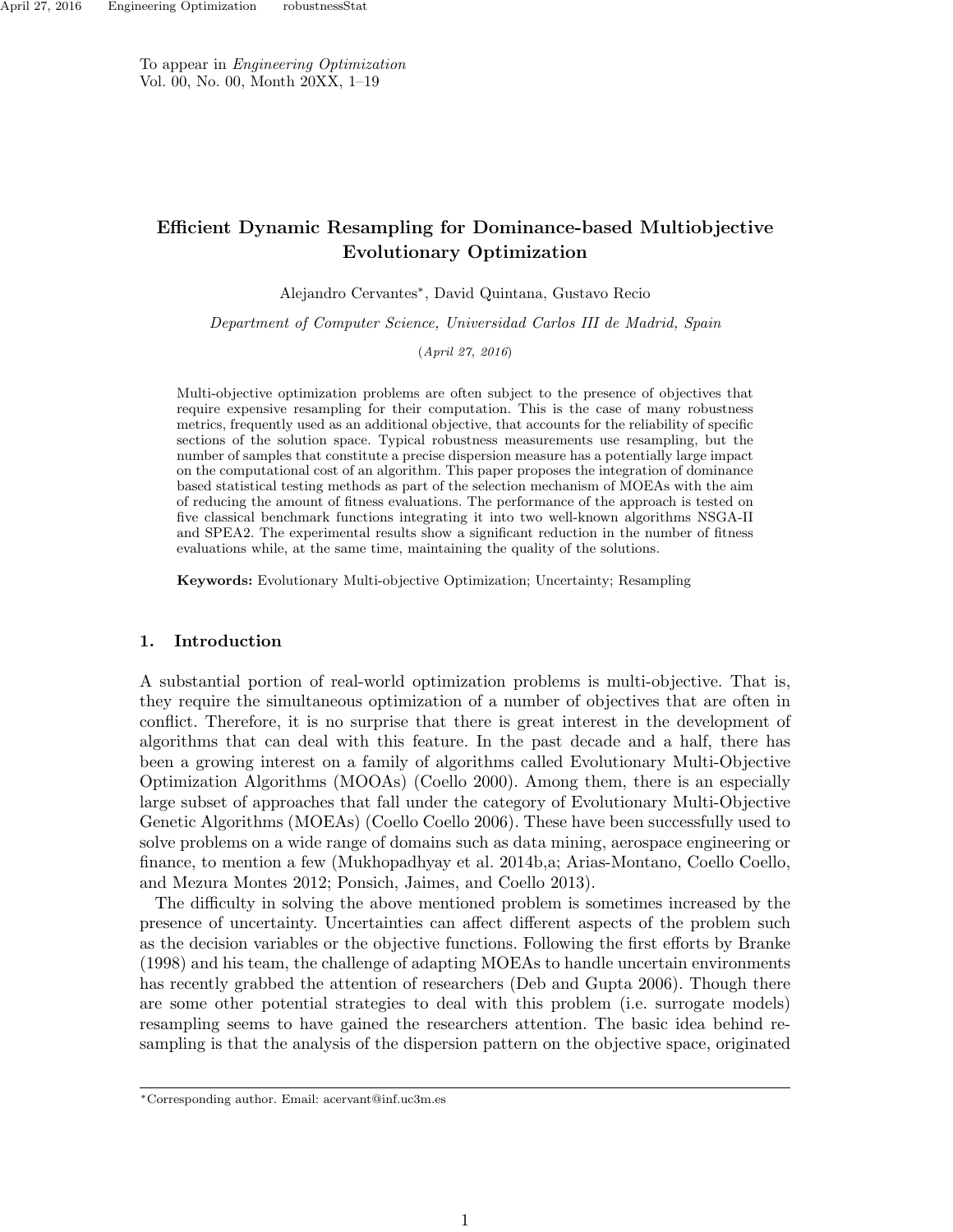as a consequence of gathering a pseudo-random set of samples within a neighborhood region (on the variable space) surrounding a given solution, or a component of the fitness function, will be a good indicator of its robustness. The sensitivity of the solution to the presence of perturbation can subsequently be used by the evolution process to drive the population towards stable or robust regions of the solution space.

Robustness is often considered through the evolution process as a decision component that favours solutions that are less sensitive to perturbations (Hassan and Clack 2008; García et al. 2012). Alternatively, it may be taken into account as an additional objective function, extending the problem with a new objective (Chicano et al. 2012). The former approach would be transparent to the decision maker, whereas the second, would allow the decision maker to evaluate the sensitivity of the solutions to perturbation of decision variables. Under this framework, the less sensitive ones would be considered better solutions. Even though the above approaches offer good results, they are computationally inefficient. The evaluation of objective functions is often expensive and considering robustness, as described above, is likely to result in more fitness computations than necessary.

This paper is aimed at introducing a way to reduce the number of evaluations needed in those circumstances, i.e. obtaining robust solutions. Many popular Multi-Objective Evolutionary Algorithms, such as NSGA-II (Deb et al. 2002), MOPSO (Moore and Chapman 1999), PAES (Knowles and Corne 1999) or SPEA2 (Zitzler, Laumanns, and Thiele 2001) evaluate candidate solutions in terms of dominance. Meaning that, whenever two solutions are compared, the exact value of each objective function is not as relevant as which solution, if any, dominates over the other. When considering robustness, the above dominance relation involves averaging the fitness of a fixed number of neighboring solutions. This work proposes the use of significance statistical tests to establish the above mentioned dominance relation using fewer evaluations of neighboring solutions. This approach is conceptually related to algorithms like RACE and BRACE (Moore and Lee 1994), Rational Allocation of Trials (Teller and Andre 1997) and some others in the context of dynamic resampling (Syberfeldt et al. 2010) or model selection (Giacobini, Tomassini, and Vanneschi 2002).

The rest of the paper is organized as follows. Section 2 provides the fundamental background on robust optimization. The optimization problem under uncertainty is characterized here and some general efforts to overcome the presence of noise in the decision variables are described. Then, a method to do efficient sampling is introduced in section 3. The proposed method will be tested on several well-known benchmark functions in section 4. Finally, section 5 deals with the summary, conclusions and future work.

## 2. Robust solutions in Multi-objective Problems

In many real world optimization problems multiple and often conflicting objectives are found. Thus, it is normal to look at them as a multi-objective optimization problem. A general multi-objective problem consists of finding a vector of decision variables which satisfies a set of constraints and optimizes a vector function whose elements represent the objective functions. These objective functions are in general in conflict with each other, therefore the solution to be found should give the values of all the objective functions acceptable to the designer (Osyczka 1984).

The vector function to be optimized can be defined as

$$
\bar{f}(\bar{x}) = [f_1(\bar{x}), f_2(\bar{x}), ..., f_k(\bar{x}))]^T
$$
\n(1)

where  $\bar{x} = [x_1, x_2, ..., x_n]^T$  is the vector of decision variables which optimizes the above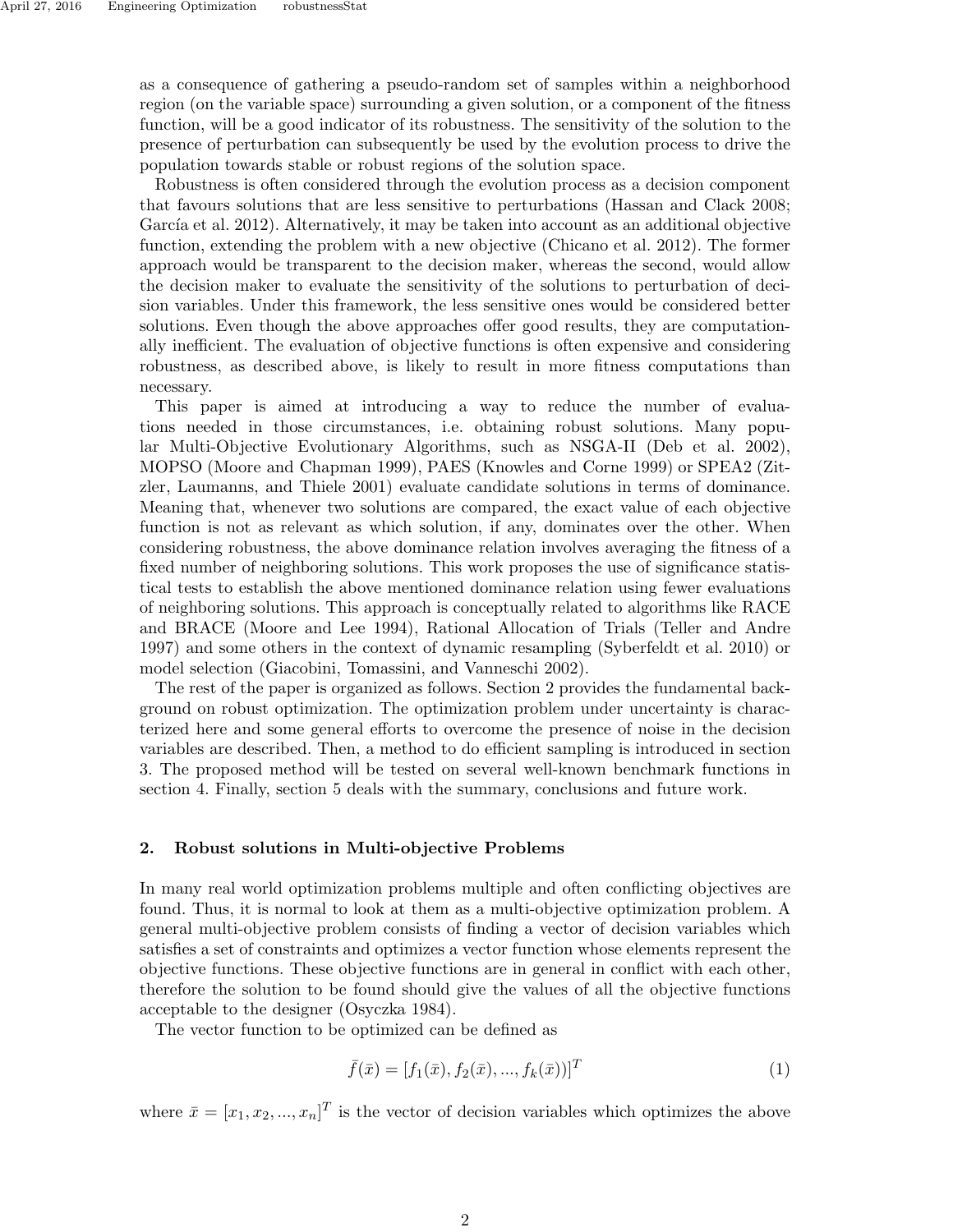

Figure 1. Example of an optimization problem with two objective functions. The Pareto front is depicted with a bold line at the inferior boundary of the feasible region.

function and satisfies the  $m$  inequality constraints

$$
g_i(\bar{x}) \ge 0 \qquad i = 1, 2, ..., m \tag{2}
$$

Thus, the general multiobjective problem could be described as finding, among all possible solutions that satisfy the above inequality, the particular set  $x_1^*, x_2^*, ..., x_k^*$  which yields the optimum values of all the objective functions.

Therefore the optimizing process of multiobjective problems does not involve finding a single minima but a set of solutions that satisfies above formulation. Using equations (1) and (2), a point  $\bar{x}^* \in \mathcal{F}$  is said to be Pareto optimal if for every  $\bar{x} \in \mathcal{F}$  either,

$$
(f_i(\bar{x}) = f_i(\bar{x}^*)) \qquad \text{for all} \quad i \in I \tag{3}
$$

while there is at least one  $i \in I$  such that

$$
f_i(\bar{x}) > f_i(\bar{x}^*)
$$
\n<sup>(4)</sup>

Above concept of Pareto optimum was formulated by Vilfredo Pareto in the XIX century (Pareto 1896), and constitutes by itself the origin of research in multiobjective optimization. Bearing on mind this concept, Pareto optimum does not mean a single solution, but rather a set of solutions called non-dominated solutions. The minima in this sense, are going to be in the boundary of the design region forming the Pareto front. Figure 1 represents the solution space for an optimization problem with two objectives, the Pareto front is depicted as a bold line. In general, it is not easy to find an analytical expression of the line or surface that contains these points, and the normal procedure is to compute the points  $\mathcal{F}^k$  and their corresponding  $f(\mathcal{F}^k)$  (Coello 1998). Typically, within the Pareto front a knee point is always a preferred trade-off solution (Deb and Gupta 2010).

The fact that evolutionary algorithms deal simultaneously with a set of possible solutions makes them particularly appropriate to solve multiobjective optimization problems. This allows finding an entire set of Pareto optimal solutions in a single run of the algorithm, instead of having to perform a series of separate runs as in the case of the traditional mathematical programming techniques. Also mutiobjective optimization offers a unique way of analyzing the solutions to a problem. Since all solutions are optima, it is possible to analyze the trade off information of sacrificing one objective towards a gain in another. This allows getting information regarding the cost of a transition from one optimum non dominated solution to another. In addition to all of above, Deb (1999)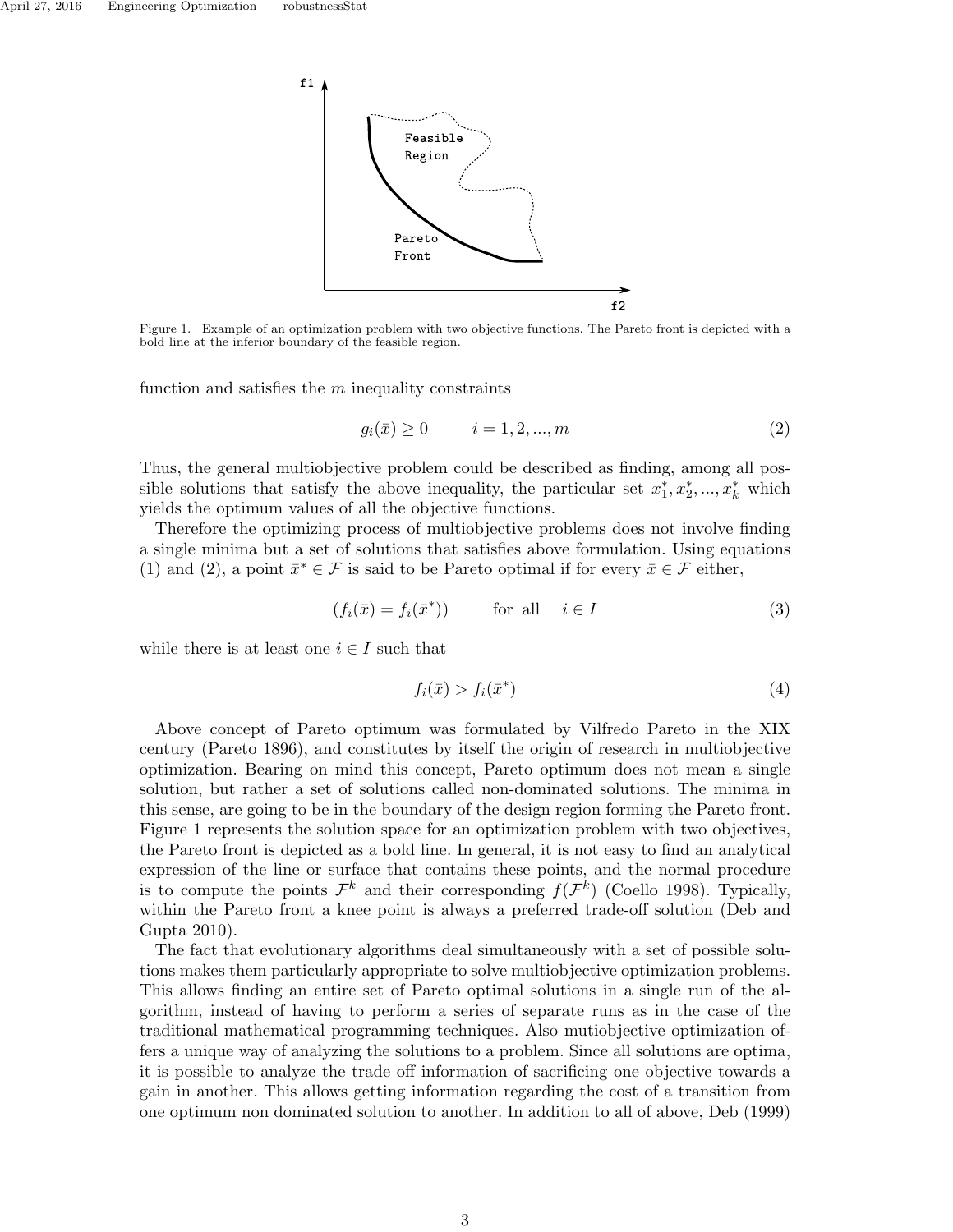summarized the main disadvantages of classical optimization methods when solving multiobjective problems as:

- (1) An algorithm has to be applied many times to find multiple Pareto-optimal solutions.
- (2) Most algorithms demand some knowledge about the problem being solved.
- (3) The spread of Pareto-optimal solutions depends on efficiency of the single objective optimizer.
- (4) In problems involving uncertainties or stochasticities, classical methods are not reliable.
- (5) Since classical single-objective optimizers are not efficient in handling discrete search space problems (Deb 1995; Deb and Goyal 1998), they will neither be efficient for multi-criterion optimization problems having discrete search space.

Concluding with the statement that all the above difficulties can be handled by using an evolutionary search algorithm. Additional information on evolutionary multiobjective algorithms can be found in Veldhuizen and Lamont (1998), Tamaki, Kita, and Kobayashi (1996), and Fonseca and Fleming (1995).

Additionally, many real world optimization problems are subject to uncertainties and noise. In practice, a solution cannot be physically implemented to the desired accuracy and the physical implementation of the solution may be somewhat different from the theoretical global optimal solution. If a global solution is quite sensitive to variable perturbation (or noise) in its vicinity, the implemented solution may result in a different set of objective values from those of the theoretical optimal solution.

In general, for real world problems there are four categories of uncertainties (Jin and Branke 2005): those where the fitness evaluation is subject to noise; changes that take place after the optimal solution has been determined which affect the design variables are considered as the second source of uncertainties (a solution should still work satisfactorily when the design variables change slightly); the use of models instead of precise data and the existence of measurement errors in the calculation of the system output leads to uncertainties in the objective function values; and finally, the fourth category of uncertainties is related to time-varying fitness functions (the fitness function is deterministic at any point in time, but is dependent on time). Even though the basic idea behind the approach discussed in this paper could be applicable in more scenarios, we will only consider uncertainties originated by variations in the variable space.

For this reason, emphasis must be made in finding robust solutions which are less sensitive to perturbations in their neighborhoods. If a robustness measure is taken on the solution, the general problem could be modelled as a multiobjective optimization problem which includes robustness as another objective function which has the desired effect over non dominated solutions. It may happen that a non dominated solution in the Pareto front is dominated by another solution in the robust Pareto front. In this case such solution is not of much interest anymore and it is possibly replaced by a non dominated solution. Figure 2 illustrates the above situation, there is a considerable chance that either B or C or both get dominated in the robust pareto front, whereas solution A is obviously more robust than the rest.

Further description of robust optimization methods can be found in Beyer and Sendhoff (2007), Marijt (2009) and Talbi (2009). In Deb and Gupta (2006) the authors propose two main methods to achieve robustness in the solutions. The first method replaces the objective function with a mean effective function. Whereas the second method calculates a normalised difference between the objective function value  $f$  and the perturbed function value  $f^p$ . In this paper a variation of the second method which includes confidence based dynamic resampling is proposed.

The procedure of computing the robustness value for a single sample solution by forcing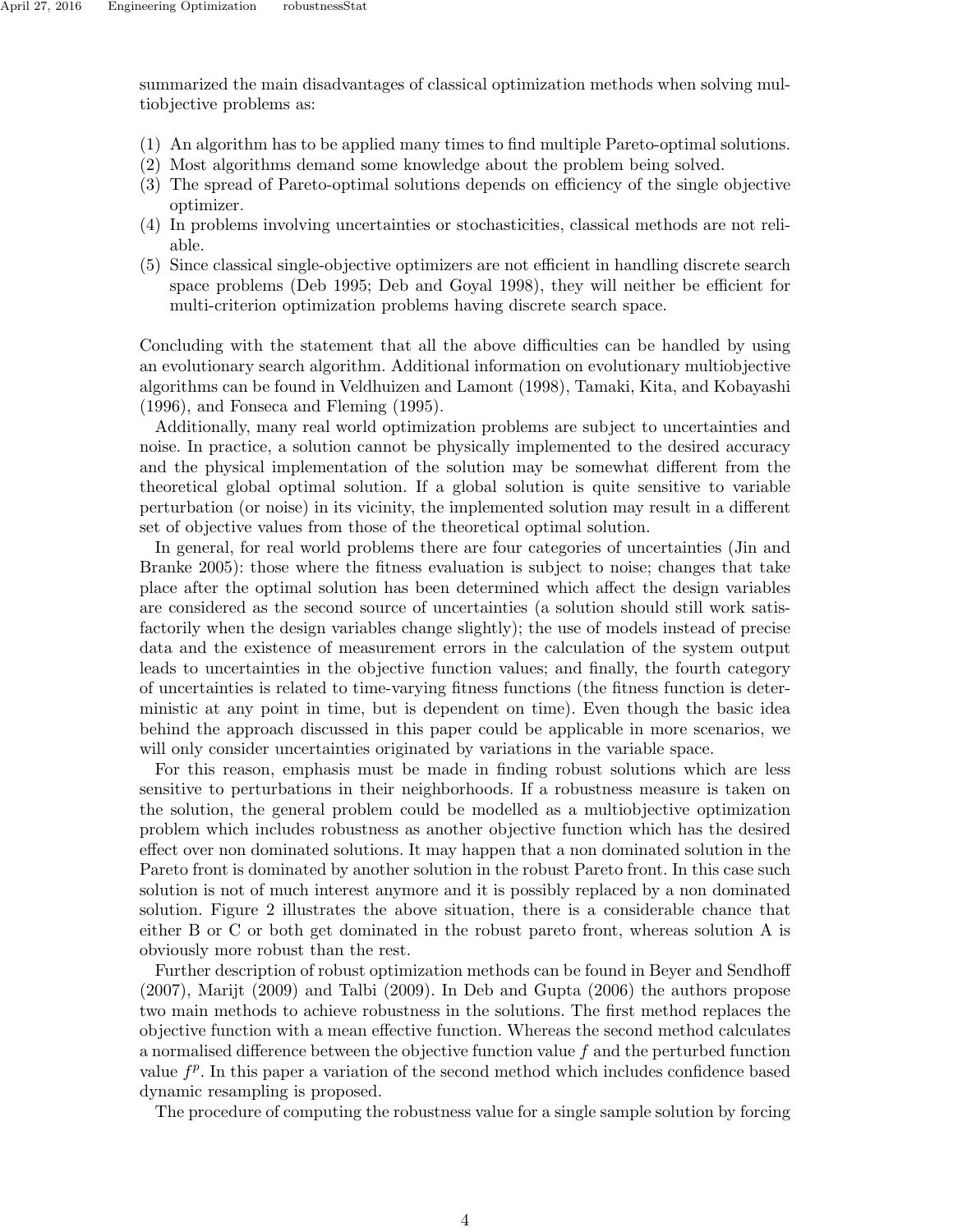

Figure 2. Robust Pareto front formation and corresponding change in the Pareto dominance. Solution A is far more robust as the effect of variations in the variable space is smaller when observed in the objective space.

a variation in the variable space is as follows. First a set of instances is generated around the original instance solution within the variable space (left hand side plot in Figure 2). For each instance of the generated cloud set, all the objective function values must be computed, this in turn generates a cloud set within the objective space (right hand side plot in Figure 2). The larger the generated cloud set the larger the computational requirement. Thus, including the computation of robustness into any multiobjective algorithm can be computationally very costly

Kruisselbrink, Emmerich, and Bäck (2010) suggest that this computational cost can be substantially reduced and introduce ABRSS, an scheme that enforces locally wellspread distributions of archive points. Saha, Ray, and Smith (2011) suggest controlling the number of solutions whose robustness is assessed, and they present IDEAR. This algorithm limits the size the growth of the archive; focuses the evaluation on relatively healthy individuals; and only evaluates fully the variations on solutions that are underrepresented in the archive. Another potential way to overcome this problem consists on applying dynamic resampling and will be described in the next section.

The advantages of using this approach, that adapts the number of samples around each individual to the circumstances, have been previously discussed by Pietro, While, and Barone (2004), where the authors discuss two dynamic strategies to reduce noise. Siegmund, Ng, and Deb (2013) elaborate on the matter and present the main approaches together with the most important contributions in the area. This work was extended in Siegmund, Ng, and Deb (2015), where the authors suggest combining multiple resampling strategies to come up with systems that base the sampling allocation on multiple factors.

As is was mentioned in the introduction, this work is also related to a resampling strategy introduced by Syberfeldt et al. (2010) for MOPSA-ES. These authors rely on the same statistical test to drive the selection of the number of samples. However, the choices made to implement the concept result in differences like the number of robustness objectives handled; the easiness to adapt the concept to different MOOAs or their suitability with large populations, among others.

Further discussion on the dynamic resampling technique used through this paper can be found in the following section.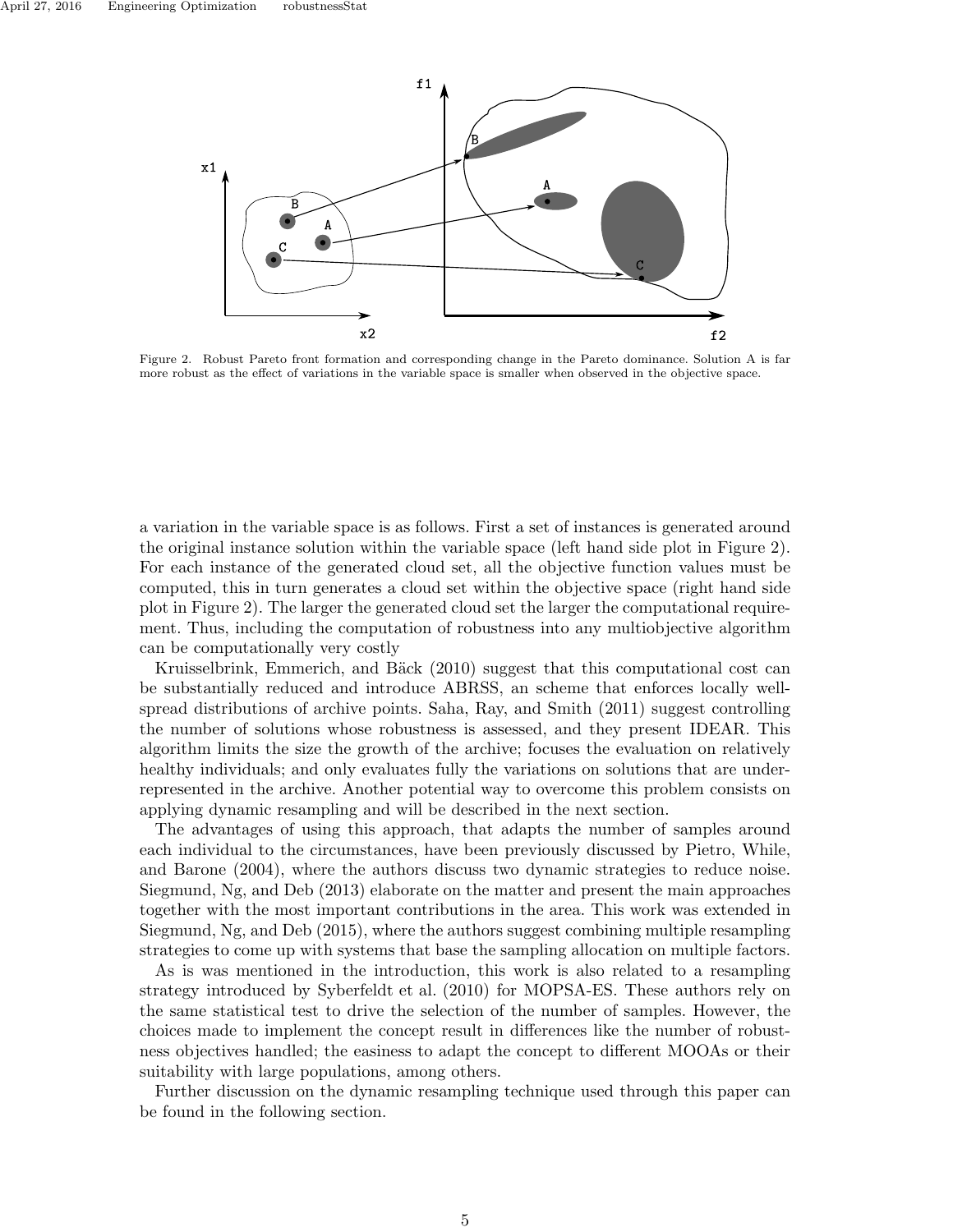#### 3. Efficient Resampling using Statistical Tests

The objective of this paper consists in introducing an efficient way to manage perturbation-based indicators in dominance-based multi-objective algorithms. As it was mentioned in the precedent section, these indicators are mostly used to model robustness. They can be either used to bias the behavior of the genetic algorithm, or to extend the original formulation adding additional objectives. The approach presented in this paper falls in the latter category.

The strategy of extending the model with a new objective comes at the price of requiring larger populations, which then results in higher computational costs. However, it has also the advantage of offering the decision maker valuable information on the reliability of the partial solutions that define the Pareto front.

Whenever two individuals of the population,  $x_1$  and  $x_2$ , need to be compared in terms of the dispersion-based objective during the optimization process, a neighborhood is defined for each of them. This area will be bounded to a parameter,  $p$ , whose value is fixed and common to every solution. Then, the objective can be computed perturbing the solutions n times within the described limits.

In practice, the performance of the algorithm is often highly dependent on the number of samples, n. The more samples are used in this process, the better the accuracy of the dispersion estimate and, therefore, the more reliable are the comparisons based on it. However, the accuracy resulting from large samples comes at the price of larger computational cost due to the fact that every additional sample requires a new fitness evaluation. Therefore, there is a rational effort for trying to balance these two and limit as much as possible the number of evaluations, especially in those domains where fitness evaluations are very expensive. The strategy presented in this paper attempts to reduce the amount of sampling required for each candidate solution, keeping the fixed parameter n as an upper bound limit.

Given that in dominance-based algorithms, only the relative value of the objective is required during the optimization process, it is very likely that a fraction of the allowed samples might be enough to tell whether one individual dominates the other in terms of the dispersion objective. For this reason, we suggest the process that follows.

Initially, only two samples per individual are taken into account for the calculations, meaning that the initial dispersion is based on just two nearby samples and computed as the average distance from  $f(x)$  to  $f(x'_i)$ , being the subscript i the sample number. These estimates are then compared to identify which of the solutions is more robust.

Due to the stochastic nature of the sampling mechanism, the statistical significance of the average observed differences should be confirmed. There are different alternatives suitable to test whether average dispersion difference for samples related to each solution is statistically significant or not. Among them, the Welch test (Welch, B. L. 1947) is one of the most widely used. This test is an extension of Student's t-test of equal averages that does not require the samples involved to have the same variance. Formally, the test is based on the statistic.

$$
t = \frac{\overline{X}_1 - \overline{X}_2}{\sqrt{\frac{s_1^2}{n_1} + \frac{s_2^2}{n_2}}}
$$
\n(5)

where  $\overline{X}_1$ ,  $s^2$  and n represent the observed means, variances and sizes of the samples considered.

For testing purposes, the distribution of the defined statistic is approximated by Student's t distribution with df degrees of freedom.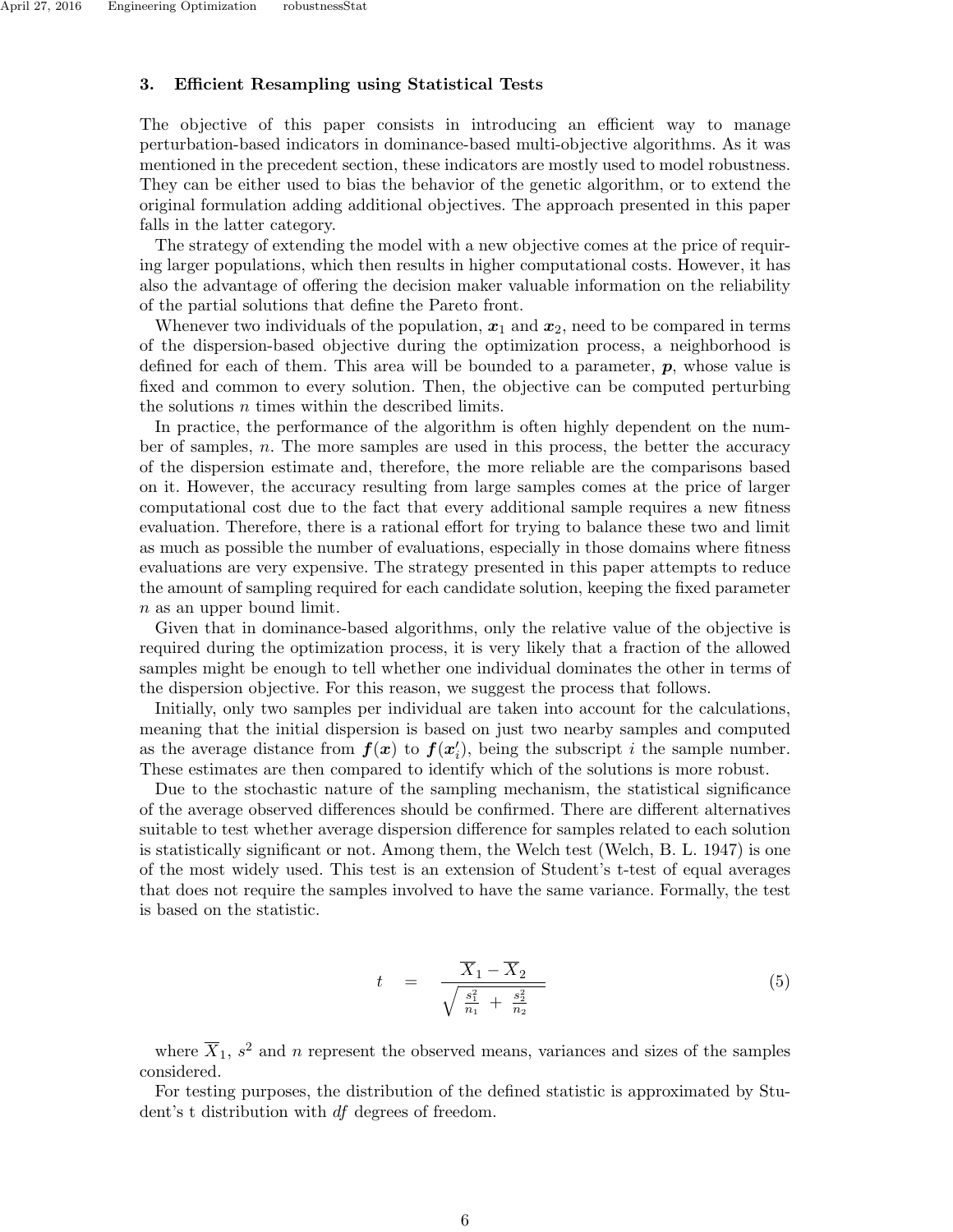$$
df = \frac{\left(\frac{s_1^2}{n_1} + \frac{s_2^2}{n_2}\right)^2}{\left(\frac{s_1^2}{n_1}\right)^2 + \left(\frac{s_2^2}{n_2}\right)^2}
$$
(6)

As it was mentioned, the test is very similar to Student's t-test but, apart from the differences in the computation of the degrees of freedom, it does not use a pooled variance.

If the null hypothesis of equal mean distance is rejected, we will admit that one individual dominates the other in terms of the dispersion objective used to model robustness (not necessarily as a solution, as the rest of the objectives should also be considered). Otherwise, more evidence is required.

In this case, another sample will be added to the robustness estimate of the solution with fewer samples (the choice will be at random when both estimates are worked out using the same number of samples), and the difference will be tested once more. The process of adding samples and testing for equal robustness will then be repeated until either the test rejects the hypothesis or the number of samples used to compute the estimates reaches the upper limit  $n$ . In the latter case, dominance is assigned by direct comparison of the robustness values.

Even though the number of evaluations potentially saved by the strategy depends on the structure of the fitness landscape, the upper bound in the worst-case scenario would require the same number of samples used by the standard static resampling method.

The choice of Welch test has a drawback that has not yet been mentioned, namely, a normality assumption that will not always hold. Under some circumstances, such as sufficient large samples or a directional use (as it is the case of the implementation in this work), results can reasonably cope with violations (Sawilowsky and Blair 1992) but, in general, the null hypothesis of equal means would be less likely to be rejected. In practice, this means that, under non-normality, more samples would be required to conclude that the robustness of a solution is significantly larger than that of another. This fact could reasonably be expected to limit the benefits of this approach. Non-parametric tests, such as the Wilcoxon Rank Sum test (Mann, H. B. and Whitney, D. R. 1947), are not constrained by this particular problem and, therefore, might seem to be better alternatives. However, the approach undertaken in this work is justified on grounds of scalability.

The idea of carrying over information related to the neighborhood of individuals has the potential to reduce the number of fitness evaluations. This is due to the fact that future comparisons involving these elements would not require a complete resampling, as the process could resume adding new evidence to the information already accumulated. However, it also brings up a decision problem: the nature and amount of data to be kept.

The extreme solution of saving all the fitness computations from the samples used to calculate the robustness indicator offers, on the one hand, the advantage of its flexibility, a major benefit of this would be the potential use of non-parametric tests. On the other hand, the amount or resources required for large population sizes combined with heavy sampling could end up being limiting both in memory and computational terms.

The alternative chosen for this approach is keeping only the aggregate information that is required to use the Welch test. This is achieved extending the attributes of the individuals so that, in addition to variables that encode the solution, they include summary statistics like the present average and current number of samples the average is based on. The information remains in the system for as long as the individual is in the population.

This offers advantages in both mentioned dimensions. First of all, the amount of memory required is low and fixed as, regardless of the number of samples, the information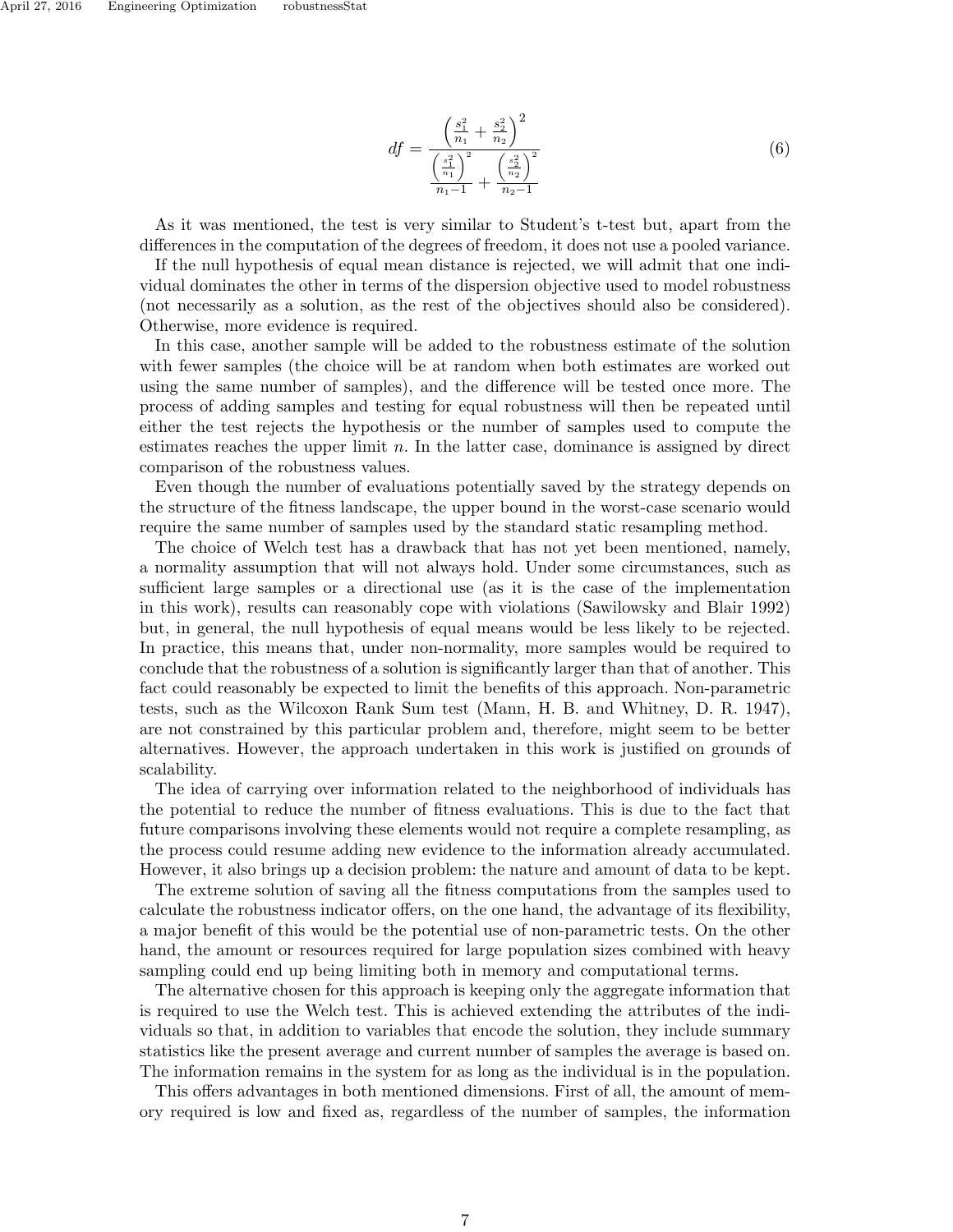carried by individuals is always the same. Then, there is also additional efficiency coming from the fact that the values of all the aggregate statistics required for the test can be updated on-line. This limits considerably the cost of considering each additional sample and allows the test to be performed in a faster manner. The relevance of this feature is directly related to n. The more samples are required by static resampling, the larger the potential benefits would be.

## 4. Experimental Analysis

Experimentation was performed in order to determine if the proposed efficient sampling achieves a significant reduction of computational costs.

Given the adaptable nature of the strategy, the process starts with the selection of a dominance-based optimization algorithm. NSGA-II and SPEA2 where selected as MOOAs, as they are two of the most widely used techniques in the literature. For these tests both the standard static resampling version and the efficient one were coded on jMetal (Durillo, Nebro, and Alba 2010). This multi-objective optimization and metaheuristics framework allows a better comparison of the alternatives as all the basic components are consistent.

The results of both algorithms, standard and efficient, were tested on extended versions of the ZDT1 to ZDT4 and ZDT6 functions. This popular set of test functions for multiobjective optimizers introduced by Zitzler, Deb, and Thiele (2000) accounts for several problems of a different nature (convex, discrete, multimodal...). Since the original version of these problems does not include a component that requires resampling, an extra objective to be minimized was added, the dispersion indicator described below. The ZDT functions are defined for an arbitrary number of dimensions; 30 dimensions were used for all the functions, which is an important increase in complexity over the value of 10 used for ZDT4 and ZDT6 by Deb et al. (2002).

For the purposes of this work, the robustness of a solution is modelled through an explicit dispersion indicator that can be adapted both to track unstable areas around solutions and to handle noisy fitness functions (García et al. 2014). Having said that, the general approach would also be compatible with other variance definitions based on resampling like the ones described in Gaspar-Cunha and Covas (2008). In this case the control of solution implementation risk and the evaluation of the sensitivity of solutions to direct perturbation, was made through an additional robustness objective that was modeled as follows.

Given a solution  $x$ , its dispersion is defined as the average distance in the solution space to a set of n samples,  $x_i'$ , obtained by multiplying the decision variables times a random perturbation. A larger value would indicate that the solution is less robust and viceversa. Specifically, the perturbation is defined as a vector of uniformly distributed random variables  $\varepsilon_i$  whose values are in the range  $[1-p, 1+p]$ . Here, p specifies the maximum perturbation percentage to be applied on each of the values of  $\varepsilon_i$ . The robustness  $R_s$  of the solution  $x$  is defined in 7 as

$$
R_{\boldsymbol{x}} = \frac{\sum_{i=1}^{n} d\left(f\left(\boldsymbol{x}\right), f\left(\boldsymbol{x}'_i\right)\right)}{n} \tag{7}
$$

where *n* is the number of similar solutions sampled around  $\boldsymbol{x}$  and  $d(f(\boldsymbol{x}), f(\boldsymbol{x}_i'))$  is the distance in the objective space once. The distance mentioned in the previous formula is the Mahalanobis distance (Mahalanobis, P. C. 1936), whose use has the advantage of limiting the problems of scale and correlation that often affect the Euclidean distance.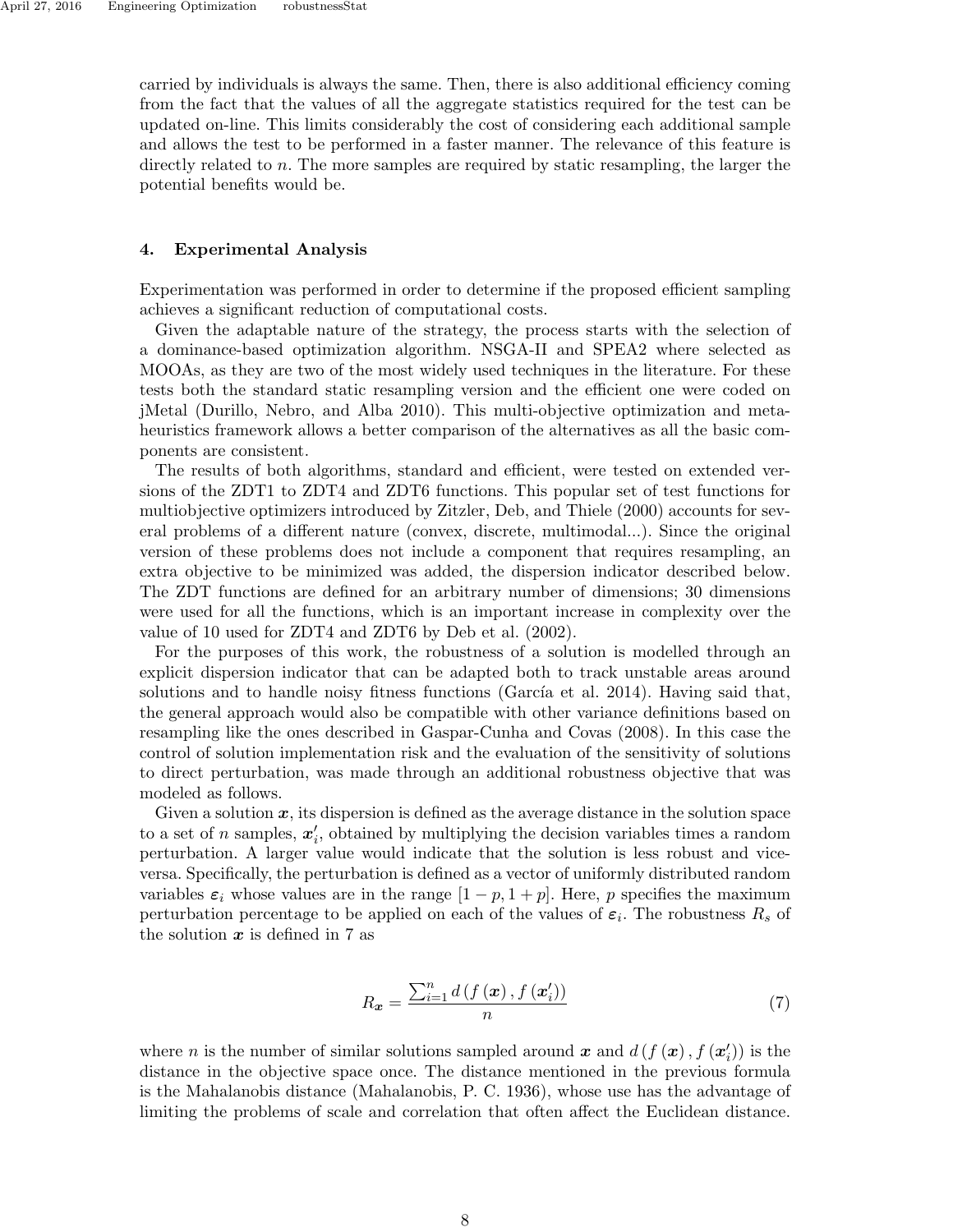It is defined as

$$
d(\mathbf{x}_1, \mathbf{x}_2) = \sqrt{(\mathbf{x}_1 - \mathbf{x}_2)^T \sum^{-1} (\mathbf{x}_1 - \mathbf{x}_2)}
$$
(8)

where  $\sum^{-1}$  is inverse of the variance-covariance matrix.

The previous process can be seen as sampling a multi-dimensional box centred at the solution (variable space) and computing a dispersion metric based on the location of the samples on the objective space. As it was discussed before, this specific dispersion indicator is only one of many potential possibilities and it could be replaced with other alternatives based on the resampling concept.

The experimentation is aimed at studying whether or not the efficient version of the algorithm can offer similar results with fewer fitness evaluations. Such similarity will be measured in terms of the Hypervolume of the fronts as performance indicator (Zitzler and Thiele 1999). Hypervolume calculations require normalization of the values for each objective function. For this purpose, all the Pareto fronts obtained throughout the experiments have been combined in a "reference" front for each of the ZDT functions. The crowding operator was used to select the best 1000 non-dominated solutions in each of these combined fronts. The resulting set of solutions was then considered the "optimal" solution for each of the ZDT problems.

### 4.1 Selection of parameters

Some preliminary experimentation was performed in order to select a maximum number of samples n that was adequate. This initial effort showed that a small value for  $n (n = 5)$ resulted in robustness estimates with a rather large variance. This problem was overcome rising the samples to  $n = 50$ . In a real-world application, proper values of this parameter will depend on the sensitivity of the solution to noise.

Another important parameter that closely depends on the problem being considered is the nature of the perturbation for each of the input variables. A uniform noise distribution that introduces a maximum distortion of 5% simultaneously and independently on each of the input variables was used for the experiments. This parameter is required by the dispersion indicator chosen as definition of robustness, but others might require higher or lower values. Having said that, it is independent of the efficient resampling strategy described in the previous section.

Finally, thresholds for the significance tests that are performed during rank comparison were specified. This is the only parameter,  $\alpha$ , that is specific to the component in charge of reducing the number of fitness evaluations, and was arbitrarily set to: 0.01, 0.05, 0.1 and 0.25.

For the NSGA-II algorithm, the typical configuration found in (Deb et al. 2002) for real number representation was used: crossover was performed using Simulated Binary Crossover with crossover probability of 0.9, and mutation was Polynomial Mutation with probability equal to  $1/dimensions$ ; both crossover and mutation used distribution indexes of 20.0. Selection was performed by Binary Tournament.

In order to compare different executions of the algorithm it was important to ensure that the solutions obtained on each run were effectively reaching the optimal Pareto front. This was a concern specially for the more complex ZDT4 and ZDT6 problems. Preliminary experimentation showed that, for 30 dimensions, a population size of 1000 individuals and 1000 generations provided good results. Those values were therefore used in all the experiments. As these algorithms are stochastic, 25 independent runs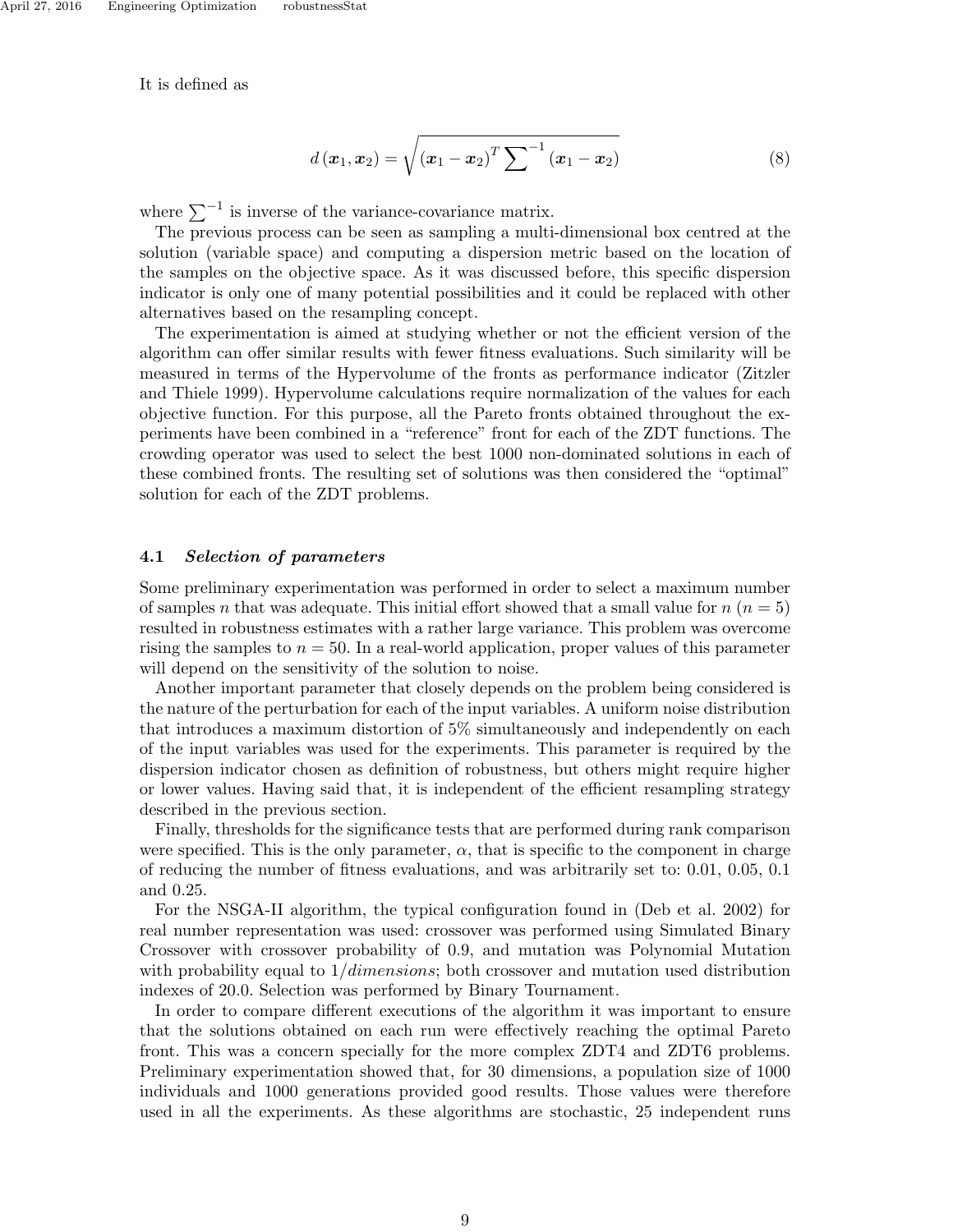

Figure 3. ZDT1. Comparison of Pareto fronts obtained by the standard algorithm and efficient resampling for different values of  $\alpha$ .

were performed for each combination of problem and method.

The parametrization used for SPEA2 was very similar. The only differences were the increase in the number of generations to 1500, as it took a bit longer to converge in some scenarios, and the need to specify the size of the archive, which was set to 1000.

## 4.2 Results

This section reports the results of the experimental process described above. For each test function, data regarding two key quality indicators: hypervolume of the solution and the number of evaluations required, are provided. Results are shown in the form of tables and figures.

Figures are related to each of the test functions and help to visualize the average difference between the basic setup (standard) and the efficient version for different significance thresholds,  $\alpha$ . Each table shows the main descriptive statistics: average, median, minimum and maximum hypervolume; over the mentioned 25 independent experiment runs, plus the associated variance.

The statistical significance of the difference of means was analyzed formally using a number of standard statistical tests that were applied according to the following protocol. First, the normality of the samples of 25 results was checked using a Lilliefors test. In case normality was rejected, Wilcoxon test was used. Otherwise, homoscedasticity was verified using Levenene's test and, depending on the result, the process ended relying on either a Welch test, or a standard t-test.

The structure of the front is depicted in fig. 3. There it can be seen how all solutions overlap regardless of the core algorithm chosen. This is also observable when the quality indicators is analyzed.

Results of the experiments on test function ZDT1 are shown in table 1. Similar hypervolumes were found for different threshold values of the  $\alpha$ . Although there seems to be a cost in terms of hypervolume, it is almost negligible. The largest loss on this benchmark is 0.25%, large enough to be significant at 5%, but still rather low in magnitude. It was also observed a pattern that links low values of  $\alpha$  to smaller hypervolumes. For SPEA2, the use of the efficient strategy resulted in a loss of  $0.01\%$  gain. The difference is so small that equality could not be rejected at 1%. The hypervolume figures for efficient approach show that the value of  $\alpha$  has a very marginal impact on the quality indicator.

Depending on the setup, the number of evaluations required to get to a contrasted solution varies widely. SR experiments stand for the standard static resampling and represent an scenario where telling whether an intermediate solution dominates another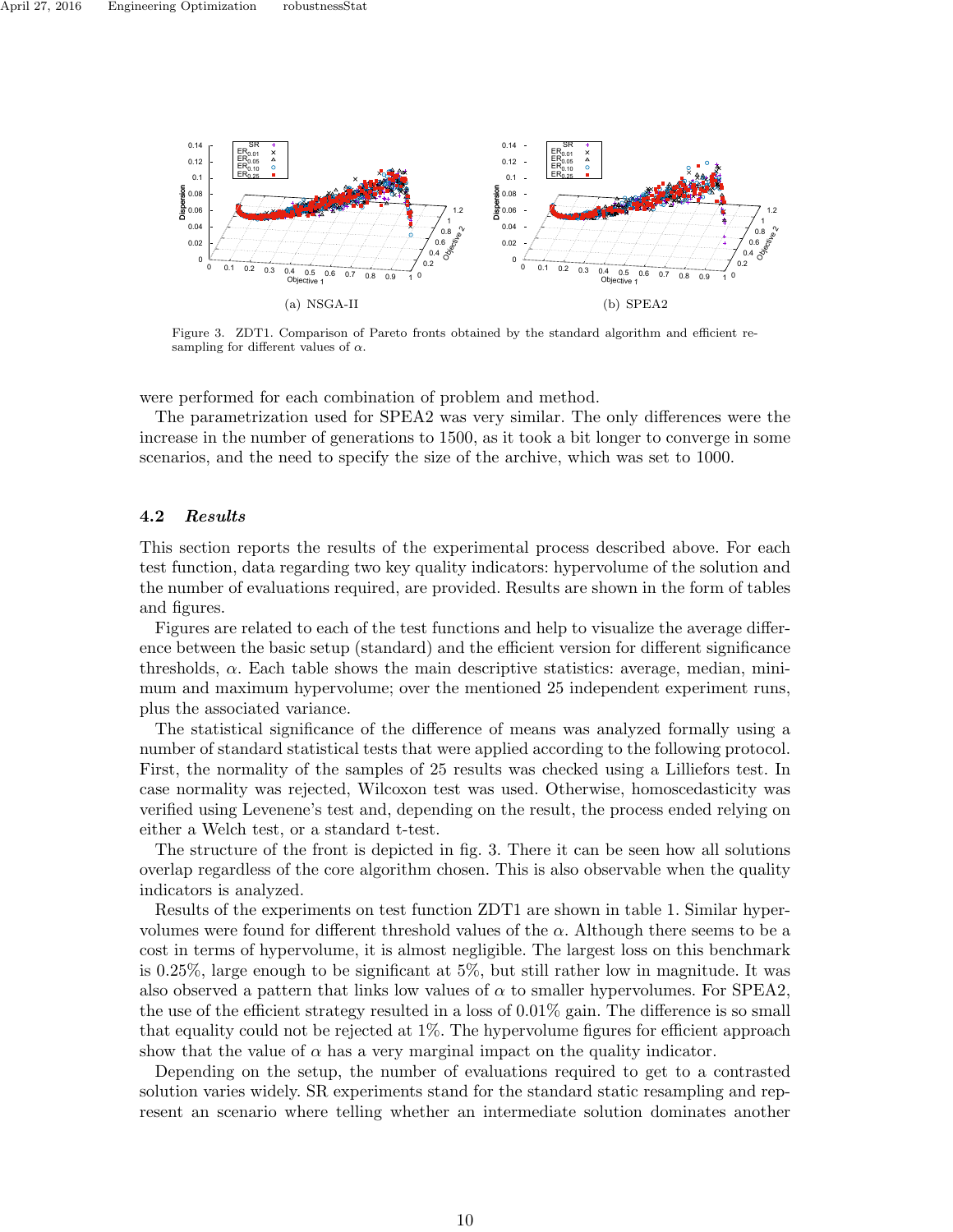|         |             |                                                                                                  | Average                                                            | Median                                                             | Var.                                                                      | Min                                                                | Max.                                                               | Av. Diff. $%$                                              |
|---------|-------------|--------------------------------------------------------------------------------------------------|--------------------------------------------------------------------|--------------------------------------------------------------------|---------------------------------------------------------------------------|--------------------------------------------------------------------|--------------------------------------------------------------------|------------------------------------------------------------|
| NSGA-II | Hypervol.   | $_{\rm SR}$<br>ER <sub>0.01</sub><br>$\mathrm{ER}_{0.05}$<br>$\mathrm{ER}_{0.10}$<br>$ER_{0.25}$ | 0.5828<br>0.5819<br>0.5818<br>0.5814<br>0.5814                     | 0.5827<br>0.5820<br>0.5815<br>0.5813<br>0.5813                     | $<10^{-4}\,$<br>$< 10^{-4}$<br>$<10^{-4}\,$<br>$< 10^{-4}$<br>$< 10^{-4}$ | 0.5817<br>0.5803<br>0.5807<br>0.5798<br>0.5804                     | 0.5847<br>0.5833<br>0.5843<br>0.5828<br>0.5833                     | NA.<br>$-0.16%$<br>$-0.18%$<br>$-0.25%$<br>$-0.25%$        |
|         | Evaluations | $_{\rm SR}$<br>ER <sub>0.01</sub><br>ER <sub>0.05</sub><br>$\mathrm{ER}_{0.10}$<br>$ER_{0.25}$   | 51051000.0<br>46553902.8<br>42323796.4<br>37539889.2<br>20419001.8 | 51051000.0<br>46554555.0<br>42322292.0<br>37540648.0<br>20426377.0 | 0.0<br>250386760.2<br>369460895.4<br>676014604.4<br>1863358956.9          | 51051000.0<br>46529062.0<br>42267638.0<br>37476472.0<br>20339851.0 | 51051000.0<br>46586343.0<br>42357510.0<br>37597841.0<br>20489701.0 | NA<br>$-8.81\%$<br>$-17.10\%$<br>$-26.47\%$<br>$-60.00\%$  |
|         | Hypervol.   | $_{\rm SR}$<br>$ER_{0.01}$<br>$ER_{0.05}$<br>$ER_{0.10}$<br>$ER_{0.25}$                          | 0.5772<br>0.5777<br>0.5777<br>0.5776<br>0.5771                     | 0.5773<br>0.5776<br>0.5778<br>0.5776<br>0.5772                     | $< 10^{-4}$<br>$< 10^{-4}$<br>$< 10^{-4}$<br>$< 10^{-4}$<br>$< 10^{-4}$   | 0.5747<br>0.5759<br>0.5752<br>0.5756<br>0.5752                     | 0.5788<br>0.5794<br>0.5790<br>0.5799<br>0.5790                     | NA<br>$0.08\%$<br>$0.08\%$<br>$0.06\%$<br>$-0.01%$         |
| SPEA2   | Evaluations | SR<br>ER <sub>0.01</sub><br>ER <sub>0.05</sub><br>$ER_{0.10}$<br>$ER_{0.25}$                     | 75051000.0<br>69931849.9<br>65797001.2<br>61763642.2<br>48038747.2 | 75051000.0<br>69935577.0<br>65796623.0<br>61773627.0<br>47989475.0 | 0.0<br>256232878.6<br>969832100.6<br>2028533760.7<br>27753236086.2        | 75051000.0<br>69895250.0<br>65746030.0<br>61638516.0<br>47770266.0 | 75051000.0<br>69955769.0<br>65854589.0<br>61826027.0<br>48387909.0 | NA.<br>$-6.82\%$<br>$-12.33\%$<br>$-17.70\%$<br>$-35.99\%$ |

Table 1. Evaluations for ZDT1 for different values of the significance threshold  $(\alpha)$ 

SR: Standard Resampling;  $ER_{\alpha}$ : Efficient resampling

one in terms of robustness requires using all the available information, i.e. robustness is computed by reaching the upper bound limit of  $n$  samples. This means that for every evaluated solution 50 samples will be used. Consequently, the efficient resampling approach,  $ER_{\alpha}$  would require fewer evaluations, as the comparison process would be finished as soon as the statistical test rejects the equality.

As expected, the larger the parameter  $\alpha$ , the fewer evaluations are required to reject the null hypothesis and, therefore, the more efficient is the strategy. Results in table 1 show that when using a significance level of  $25\%$ , i.e.  $\alpha = 0.25$ , NSGA-II obtains a 60% reduction on the number of evaluations leading to a Pareto front solution whose hypervolume is 0.25% smaller than the one that would have been obtained using all 50 samples in the robustness computations, i.e. static resampling. The general pattern is consistent with the one offered by SPEA2. In this case, even though the advantage in terms of the reduction in the number of evaluations is lower, the gain of 36% is still very sizable. Reducing  $\alpha$  makes the rejection more difficult, and consequently, enforces and increase in the number of evaluations. As observed, the most demanding condition within this set of experiments results in 8.81% and 6.82% evaluation gains for NSGA-II and SPEA2 respectively,against a hypervolume reduction of 0.16% and a gain of 0.08%, meaning that the above figures were enough to reject the null hypothesis of equality with at a 1% significance level.

It is possible to conclude this analysis of experiments for ZDT1 saying that even in the worst-case scenarios, offered by NSGA-II, the efficient approach provides significant reductions in the number of evaluations at the cost of very small losses in the hypervolumes of the obtained fronts.

ZDT2 test problem requires optimising a the nonconvex function shown in fig. 4. The pattern displayed in the results for ZDT2 (Table 2) basically mirrors the one observed for ZDT1 for both core algorithms. The hypervolume cost of saving evaluations for NSGA-II is relatively small, below 1%, and the null hypothesis of equality vs. the non-efficient algorithm is rejected at  $1\%$ . This, however, is not the case for SPEA2. In this case, equality cannot be rejected at 1% for differences that, in the worst-case scenario, reach 0.16%. The advantage of using the efficient approach with both algorithms is evident.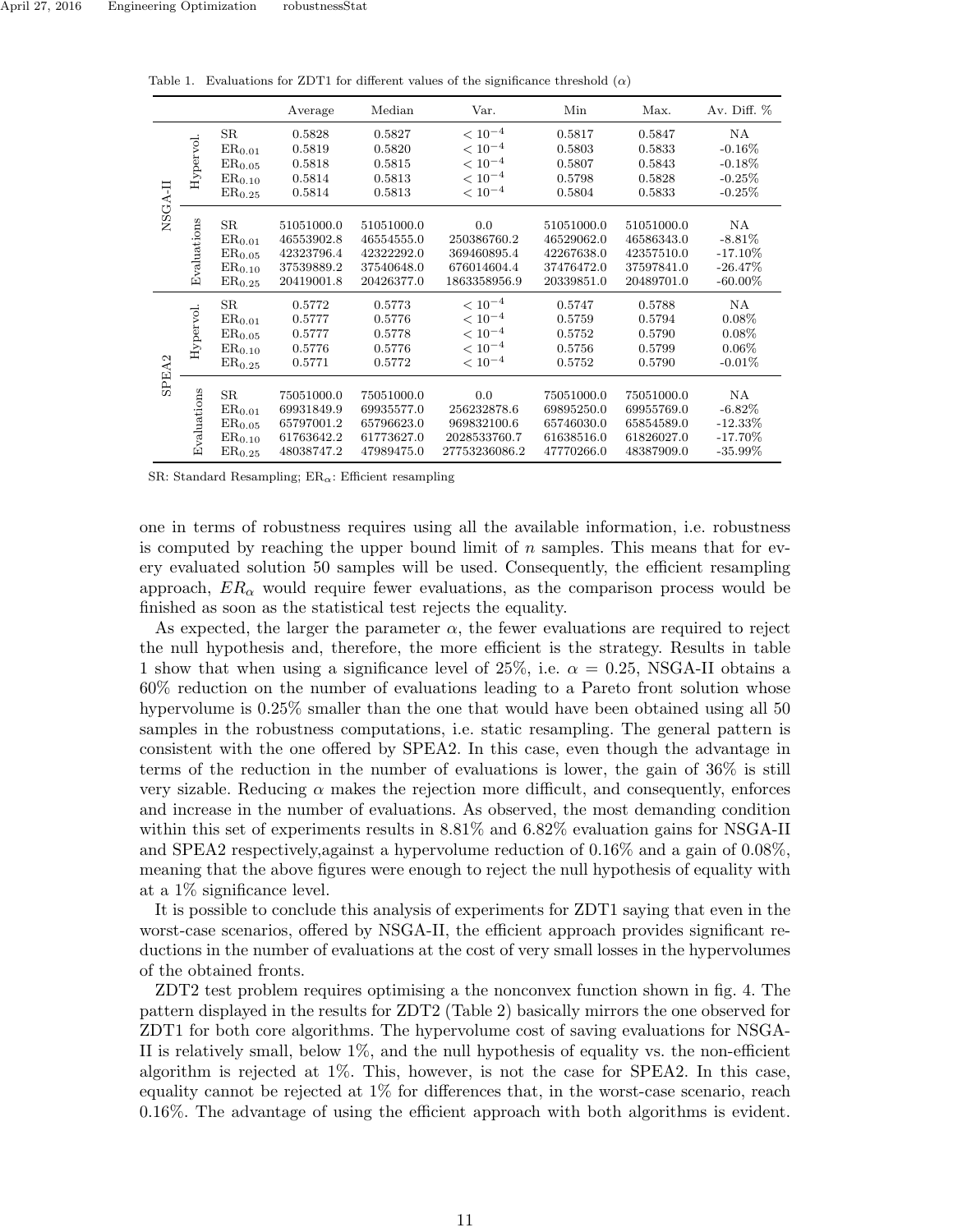

Figure 4. ZDT2. Comparison of Pareto fronts obtained by the standard algorithm and efficient resampling for different values of  $\alpha$ .

|         |             |                                                                                         | Average                                                            | Median                                                             | Var.                                                                     | Min                                                                | Max.                                                               | Av. Diff. $%$                                               |
|---------|-------------|-----------------------------------------------------------------------------------------|--------------------------------------------------------------------|--------------------------------------------------------------------|--------------------------------------------------------------------------|--------------------------------------------------------------------|--------------------------------------------------------------------|-------------------------------------------------------------|
| NSGA-II | Hypervol.   | $_{\rm SR}$<br>$ER_{0.01}$<br>$ER_{0.05}$<br>$ER_{0.10}$<br>$ER_{0.25}$                 | 0.2404<br>0.2394<br>0.2387<br>0.2388<br>0.2383                     | 0.2405<br>0.2395<br>0.2388<br>0.2387<br>0.2383                     | $< 10^{-4}$<br>$< 10^{-4}$<br>$<10^{-4}\,$<br>$< 10^{-4}$<br>$< 10^{-4}$ | 0.2384<br>0.2374<br>0.2374<br>0.2368<br>0.2367                     | 0.2426<br>0.2411<br>0.2404<br>0.2407<br>0.2400                     | <b>NA</b><br>$-0.41%$<br>$-0.71%$<br>$-0.64\%$<br>$-0.86\%$ |
|         | Evaluations | $_{\rm SR}$<br>$\mathrm{ER}_{0.01}$<br>$ER_{0.05}$<br>$ER_{0.10}$<br>$ER_{0.25}$        | 51051000.0<br>48244286.0<br>45797333.0<br>42926288.5<br>28871642.3 | 51051000.0<br>48247062.0<br>45800434.0<br>42928124.0<br>28870287.0 | 0.0<br>145258140.0<br>444147145.2<br>633760289.8<br>2058248360.4         | 51051000.0<br>48226908.0<br>45742774.0<br>42866870.0<br>28768065.0 | 51051000.0<br>48270627.0<br>45834670.0<br>42962938.0<br>28959120.0 | NA<br>$-5.50\%$<br>$-10.29\%$<br>$-15.91%$<br>$-43.45\%$    |
| SPEA2   | Hypervol.   | SR<br>ER <sub>0.01</sub><br>ER <sub>0.05</sub><br>$ER_{0.10}$<br>$ER_{0.25}$            | 0.2333<br>0.2336<br>0.2335<br>0.2335<br>0.2337                     | 0.2335<br>0.2334<br>0.2335<br>0.2331<br>0.2337                     | $< 10^{-4}$<br>$< 10^{-4}$<br>$< 10^{-4}$<br>$< 10^{-4}$<br>$< 10^{-4}$  | 0.2318<br>0.2317<br>0.2316<br>0.2312<br>0.2321                     | 0.2345<br>0.2361<br>0.2360<br>0.2359<br>0.2364                     | <b>NA</b><br>$0.12\%$<br>0.11%<br>$0.09\%$<br>0.16%         |
|         | Evaluations | SR<br>$\mathrm{ER}_{0.01}$<br>$\mathrm{ER}_{0.05}$<br>ER <sub>0.10</sub><br>$ER_{0.25}$ | 75051000.0<br>71283816.5<br>68466804.3<br>65917895.6<br>57821886.1 | 75051000.0<br>71284074.0<br>68465087.0<br>65915506.0<br>57832002.0 | 0.0<br>257853336.8<br>871892037.1<br>1114852965.8<br>19283501280.3       | 75051000.0<br>71257783.0<br>68404143.0<br>65860730.0<br>57561441.0 | 75051000.0<br>71315895.0<br>68516025.0<br>65981257.0<br>58124506.0 | NA<br>$-5.02\%$<br>$-8.77\%$<br>$-12.17%$<br>$-22.96\%$     |

Table 2. Evaluations for ZDT2 for different values of the significance threshold  $(\alpha)$ 

SR: Standard Resampling;  $ER_{\alpha}$ : Efficient resampling

Table 2 shows that efficient resampling saves between 5.5% and 43.5% of evaluation calls for NSGA-II, or between 5% and 23% if the core algorithm is SPEA2, yet keeping the hypervolumes below the  $1\%$  level.

The function ZDT3, graphically described in fig. 5, is much more challenging due to its discrete (non-connected) nature. At first sight, efficient resampling does not seem to result in an evident disadvantage, as the solutions from all the tested configurations seem to cluster in the same places.

This first impression is supported by the data shown in table 3. Average hypervolume for the baseline configuration and the efficient approach are very close regardless of the value of  $\alpha$ . They are so similar that, for SPEA2, the equality of differences for the averages vs. standard method cannot be rejected at 1%. For NSGA-II and  $\alpha = 0.01$ , equality cannot be rejected at 5%. For the rest, it can only be done at 1%. The loss of hypervolume suffered by the robust versions are limited to 0.31% and 0.01%, so the upper bounds are much lower that than for ZDT2. Having said that, the magnitude of the differences is both small and similar.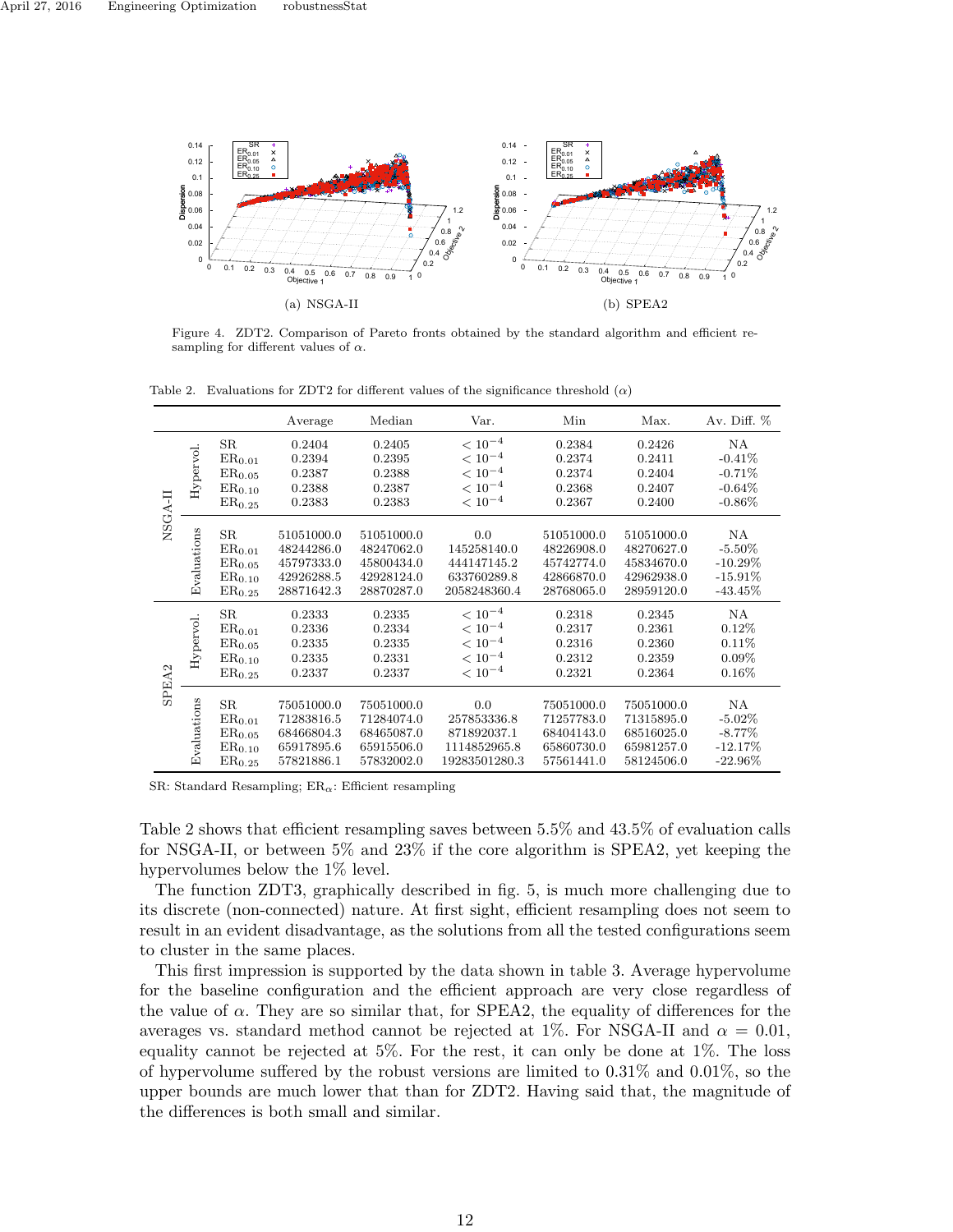

Figure 5. ZDT3. Comparison of Pareto fronts obtained by the standard algorithm and efficient resampling for different values of  $\alpha$ .

Table 3. Evaluations for ZDT3 for different values of the significance threshold  $(\alpha)$ 

|         |             |                                                                                         | Average                                                            | Median                                                             | Var.                                                                    | Min                                                                | Max.                                                               | Av. Diff. $%$                                             |
|---------|-------------|-----------------------------------------------------------------------------------------|--------------------------------------------------------------------|--------------------------------------------------------------------|-------------------------------------------------------------------------|--------------------------------------------------------------------|--------------------------------------------------------------------|-----------------------------------------------------------|
| NSGA-II | Hypervol.   | $_{\rm SR}$<br>$\mathrm{ER}_{0.01}$<br>ER <sub>0.05</sub><br>$ER_{0.10}$<br>$ER_{0.25}$ | 0.4956<br>0.4946<br>0.4943<br>0.4945<br>0.4940                     | 0.4956<br>0.4946<br>0.4943<br>0.4944<br>0.4941                     | $< 10^{-4}$<br>$< 10^{-4}$<br>$< 10^{-4}$<br>$< 10^{-4}$<br>$< 10^{-4}$ | 0.4936<br>0.4931<br>0.4929<br>0.4934<br>0.4920                     | 0.4969<br>0.4964<br>0.4960<br>0.4973<br>0.4955                     | NA.<br>$-0.19\%$<br>$-0.26\%$<br>$-0.23%$<br>$-0.31%$     |
|         | Evaluations | $_{\rm SR}$<br>$\mathrm{ER}_{0.01}$<br>$ER_{0.05}$<br>$ER_{0.10}$<br>$ER_{0.25}$        | 51051000.0<br>47054253.3<br>42934043.3<br>37959222.8<br>19167879.7 | 51051000.0<br>47056512.0<br>42927974.0<br>37958697.0<br>19170929.0 | 0.0<br>575409700.8<br>563258007.7<br>1235802000.9<br>4309517941.6       | 51051000.0<br>47015692.0<br>42893429.0<br>37871739.0<br>19047897.0 | 51051000.0<br>47094058.0<br>42987260.0<br>38028759.0<br>19296106.0 | NA<br>$-7.83\%$<br>$-15.90\%$<br>$-25.64\%$<br>$-62.45%$  |
| SPEA2   | Hypervol.   | SR<br>$\mathrm{ER}_{0.01}$<br>ER <sub>0.05</sub><br>$ER_{0.10}$<br>$ER_{0.25}$          | 0.4915<br>0.4914<br>0.4916<br>0.4915<br>0.4915                     | 0.4915<br>0.4913<br>0.4914<br>0.4915<br>0.4914                     | $< 10^{-4}$<br>$< 10^{-4}$<br>$< 10^{-4}$<br>$< 10^{-4}$<br>$< 10^{-4}$ | 0.4898<br>0.4896<br>0.4899<br>0.4898<br>0.4901                     | 0.4933<br>0.4944<br>0.4938<br>0.4936<br>0.4930                     | NA.<br>$-0.01%$<br>0.04%<br>$0.02\%$<br>0.01%             |
|         | Evaluations | SR<br>ER <sub>0.01</sub><br>ER <sub>0.05</sub><br>$ER_{0.10}$<br>$ER_{0.25}$            | 75051000.0<br>70109489.8<br>65948083.6<br>61541423.2<br>46127881.7 | 75051000.0<br>70100848.0<br>65943977.0<br>61540550.0<br>46041338.0 | 0.0<br>622444655.7<br>502876820.0<br>1683843761.0<br>120108744344.4     | 75051000.0<br>70065285.0<br>65902202.0<br>61442037.0<br>45440490.0 | 75051000.0<br>70151256.0<br>65994502.0<br>61633473.0<br>46852811.0 | NA.<br>$-6.58\%$<br>$-12.13%$<br>$-18.00\%$<br>$-38.54\%$ |

SR: Standard Resampling;  $ER_{\alpha}$ : Efficient resampling

These figures contrast with the efficiency gains. The minimum average number of fitness evaluations saved using NSGA-II is 7.8%, and the maximum is 62.6%, the largest so far, and very close to the results obtained for ZDT1. This pattern is mirrored by SPEA2. Even though the gains are not as important, the reduction of 38.5% is significant and the highest for any of the benchmark functions for SPEA2.

ZDT4 is a function for which the main difficulty to overcome is related to its high multimodality. The structure of the approximations to the Pareto front obtained is shown in fig. 6. We should note again that is difficult to tell any obvious difference between the static and efficient approaches as all the solutions seem to cover a similar area.

The differences in hypervolume are small, and even the parametrization that results in the lowest number of evaluations operates at a expense of 0.27% vs. a gain of 19.15% for NSGA-II in terms of the last column shown in table 4 and an improvement of 14.6% with no hypervolume cost for SPEA2. Despite this, the computational gain is lower than for all other functions, ZDT1-3. This was somewhat expected, as the multimodal nature or the objective functions is likely to create a rugged landscape. This would make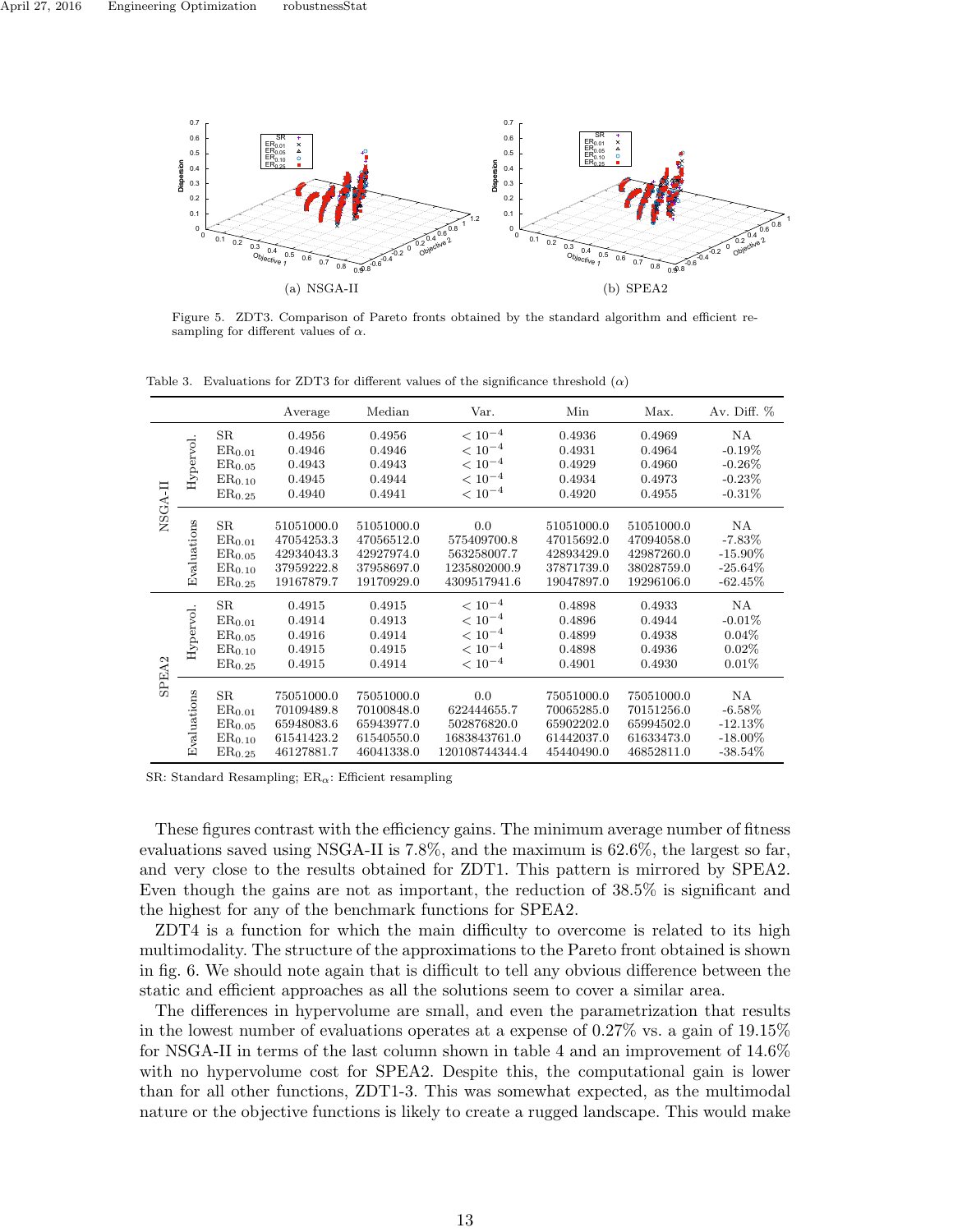

Figure 6. ZDT4. Comparison of Pareto fronts obtained by the standard algorithm and efficient resampling for different values of  $\alpha$ .

Table 4. Evaluations for ZDT4 for different values of the significance threshold  $(\alpha)$ 

|                   |             |                                                                                         | Average                                                            | Median                                                             | Var.                                                                     | Min                                                                | Max.                                                               | Av. Diff. $%$                                            |
|-------------------|-------------|-----------------------------------------------------------------------------------------|--------------------------------------------------------------------|--------------------------------------------------------------------|--------------------------------------------------------------------------|--------------------------------------------------------------------|--------------------------------------------------------------------|----------------------------------------------------------|
| NSGA-II           | Hypervol.   | $_{\rm SR}$<br>ER <sub>0.01</sub><br>ER <sub>0.05</sub><br>$ER_{0.10}$<br>$ER_{0.25}$   | 0.5711<br>0.5705<br>0.5703<br>0.5700<br>0.5696                     | 0.5711<br>0.5706<br>0.5702<br>0.5701<br>0.5695                     | $< 10^{-4}$<br>$< 10^{-4}$<br>$< 10^{-4}$<br>$< 10^{-4}$<br>$< 10^{-4}$  | 0.5700<br>0.5688<br>0.5688<br>0.5681<br>0.5680                     | 0.5730<br>0.5724<br>0.5726<br>0.5714<br>0.5715                     | NA.<br>$-0.11\%$<br>$-0.15%$<br>$-0.21%$<br>$-0.27\%$    |
|                   | Evaluations | $_{\rm SR}$<br>ER <sub>0.01</sub><br>$\mathrm{ER}_{0.05}$<br>$ER_{0.10}$<br>$ER_{0.25}$ | 51051000.0<br>49106738.2<br>47803741.3<br>46451380.9<br>41275670.8 | 51051000.0<br>49107581.0<br>47799149.0<br>46463460.0<br>41286052.0 | 0.0<br>1144840085.1<br>2644886587.3<br>3588566345.1<br>11534422561.3     | 51051000.0<br>49038534.0<br>47717531.0<br>46313593.0<br>41026871.0 | 51051000.0<br>49193795.0<br>47946096.0<br>46568650.0<br>41514530.0 | NA.<br>$-3.81\%$<br>$-6.36\%$<br>$-9.01\%$<br>$-19.15\%$ |
|                   | Hypervol.   | SR<br>$\mathrm{ER}_{0.01}$<br>$ER_{0.05}$<br>$ER_{0.10}$<br>$ER_{0.25}$                 | 0.5601<br>0.5600<br>0.5603<br>0.5598<br>0.5601                     | 0.5601<br>0.5598<br>0.5605<br>0.5597<br>0.5600                     | $< 10^{-4}$<br>$< 10^{-4}$<br>$< 10^{-4}$<br>$<10^{-4}\,$<br>$< 10^{-4}$ | 0.5583<br>0.5575<br>0.5584<br>0.5583<br>0.5578                     | 0.5629<br>0.5621<br>0.5622<br>0.5612<br>0.5633                     | NA<br>$-0.02\%$<br>0.04%<br>$-0.05%$<br>$0.00\%$         |
| SPEA <sub>2</sub> | Evaluations | $_{\rm SR}$<br>$\mathrm{ER}_{0.01}$<br>$ER_{0.05}$<br>$ER_{0.10}$<br>$ER_{0.25}$        | 75051000.0<br>71704829.6<br>69970344.0<br>68399696.0<br>64088198.4 | 75051000.0<br>71698571.0<br>69977941.0<br>68405509.0<br>64086952.0 | 0.0<br>2103534014.4<br>6437428926.6<br>11608680363.1<br>21717901773.7    | 75051000.0<br>71601328.0<br>69842105.0<br>68205668.0<br>63791446.0 | 75051000.0<br>71797216.0<br>70145014.0<br>68628845.0<br>64442298.0 | NA.<br>$-4.46\%$<br>$-6.77\%$<br>$-8.86\%$<br>$-14.61%$  |

SR: Standard Resampling;  $ER_{\alpha}$ : Efficient resampling

difficult for the statistical test to discriminate clearly due to the variability found in the objective space as it samples the neighborhood of candidate solutions. For this reason, the system requires additional data and there is less margin for efficiency gains. All the cross differences in the number of evaluations are significant at 1%.

To finalize with the set of experiments, the efficient strategy was tested with the nonuniforn function ZDT6, as illustrated in figure 7. Results reported in table 5 show that this problem is the hardest of the test set. The reduction in the improvement in the number of evaluations was expected for the same reasons that were mentioned before. However, it is also true that, while the divergences between the standard version and the efficient ones are significant at 1%, we cannot reject equality for the cross differences among the efficient setups with the exception of  $\alpha = 0.25$  for NSGA-II (significant at 5%). The loss of hypervolume for NSGA-II is still low, but much larger than for the rest of benchmark functions analyzed. However, the ratio of the loss in one indicator vs. the gain in the other goes from 2.6 to 23.1 for  $\alpha = 0.25$ . SPEA2 also achieves reductions in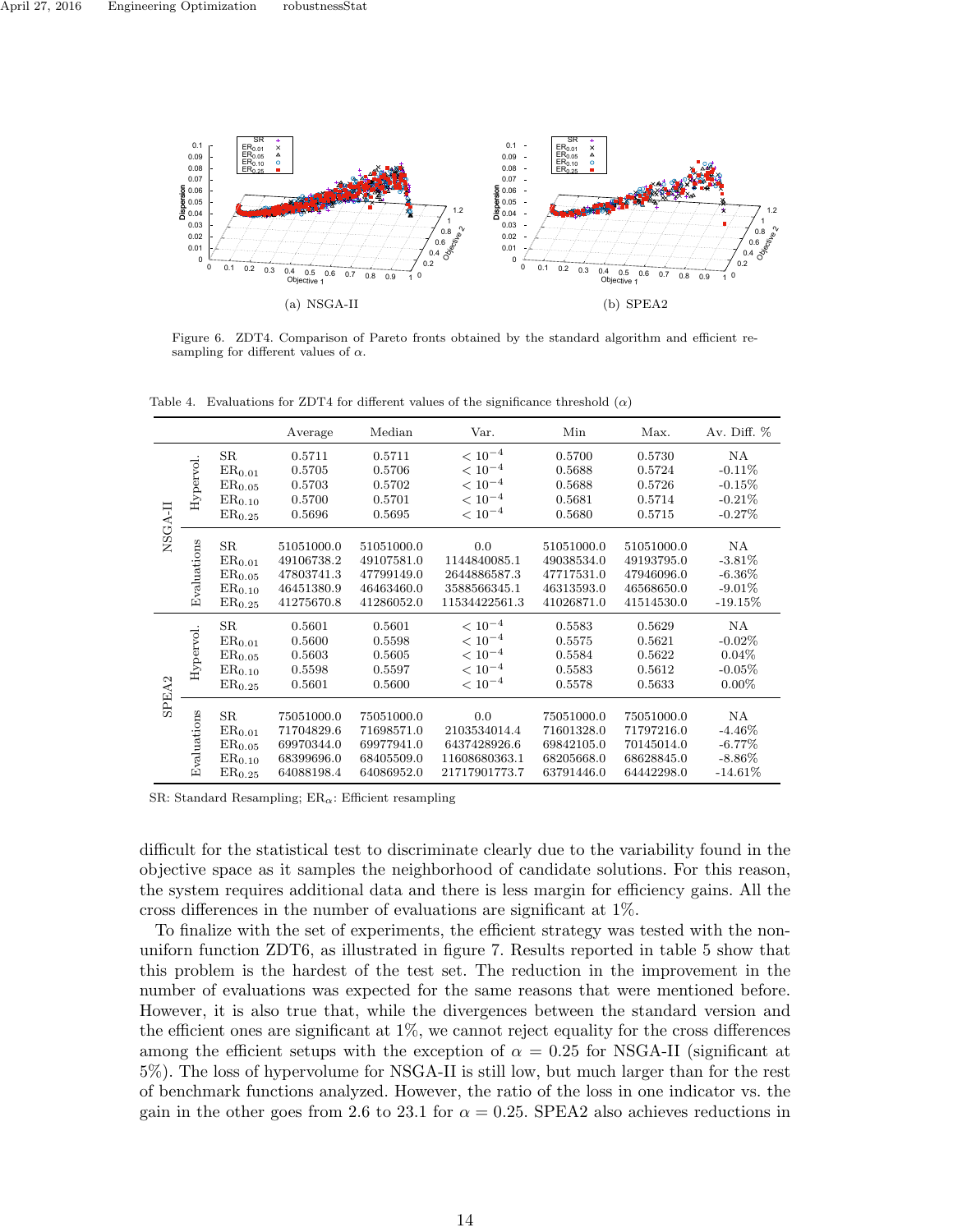

Figure 7. ZDT6. Comparison of Pareto fronts obtained by the standard algorithm and efficient resampling for different values of  $\alpha$ .

Table 5. Evaluations for ZDT6 for different values of the significance threshold  $(\alpha)$ 

|         |             |                                                                                  | Average                                                            | Median                                                             | Var.                                                                    | Min                                                                | Max.                                                               | Av. Diff. $%$                                                 |
|---------|-------------|----------------------------------------------------------------------------------|--------------------------------------------------------------------|--------------------------------------------------------------------|-------------------------------------------------------------------------|--------------------------------------------------------------------|--------------------------------------------------------------------|---------------------------------------------------------------|
| NSGA-II | Hypervol.   | SR<br>$\mathrm{ER}_{0.01}$<br>$ER_{0.05}$<br>$ER_{0.10}$<br>$ER_{0.25}$          | 0.5299<br>0.5266<br>0.5265<br>0.5276<br>0.5270                     | 0.5301<br>0.5263<br>0.5262<br>0.5278<br>0.5273                     | $< 10^{-4}$<br>$< 10^{-4}$<br>$< 10^{-4}$<br>$< 10^{-4}$<br>$< 10^{-4}$ | 0.5265<br>0.5240<br>0.5228<br>0.5238<br>0.5217                     | 0.5347<br>0.5296<br>0.5312<br>0.5306<br>0.5331                     | <b>NA</b><br>$-0.62\%$<br>$-0.63\%$<br>$-0.43\%$<br>$-0.54\%$ |
|         | Evaluations | $_{\rm SR}$<br>$ER_{0.01}$<br>ER <sub>0.05</sub><br>$ER_{0.10}$<br>$ER_{0.25}$   | 51051000.0<br>50241413.8<br>49533529.7<br>48684614.6<br>44674397.1 | 51051000.0<br>50241945.0<br>49527710.0<br>48678209.0<br>44686855.0 | 0.0<br>385653058.2<br>1356443116.5<br>4891676639.9<br>21229557780.2     | 51051000.0<br>50198970.0<br>49447424.0<br>48560471.0<br>44356869.0 | 51051000.0<br>50268168.0<br>49611966.0<br>48882130.0<br>44961655.0 | NA.<br>$-1.59\%$<br>$-2.97\%$<br>$-4.64\%$<br>$-12.49%$       |
|         | Hypervol.   | $_{\rm SR}$<br>$\mathrm{ER}_{0.01}$<br>$ER_{0.05}$<br>$ER_{0.10}$<br>$ER_{0.25}$ | 0.5091<br>0.5130<br>0.5125<br>0.5124<br>0.5131                     | 0.5093<br>0.5133<br>0.5127<br>0.5130<br>0.5135                     | $< 10^{-4}$<br>$< 10^{-4}$<br>$< 10^{-4}$<br>$< 10^{-4}$<br>$< 10^{-4}$ | 0.5055<br>0.5097<br>0.5075<br>0.5059<br>0.5076                     | 0.5132<br>0.5187<br>0.5159<br>0.5180<br>0.5187                     | NA.<br>0.76%<br>$0.67\%$<br>0.64%<br>0.78%                    |
| SPEA2   | Evaluations | <b>SR</b><br>$\mathrm{ER}_{0.01}$<br>$ER_{0.05}$<br>$ER_{0.10}$<br>$ER_{0.25}$   | 75051000.0<br>74035031.6<br>73112445.4<br>72057381.3<br>68339683.2 | 75051000.0<br>74038535.0<br>73110770.0<br>72049854.0<br>68354362.0 | 0.0<br>968756660.8<br>7417017359.9<br>15931747012.8<br>41126546984.3    | 75051000.0<br>73967752.0<br>72953428.0<br>71857269.0<br>67912340.0 | 75051000.0<br>74082528.0<br>73290201.0<br>72388798.0<br>68724942.0 | NA.<br>$-1.35\%$<br>$-2.58\%$<br>$-3.99\%$<br>$-8.94\%$       |

SR: Standard Resampling;  $ER_{\alpha}$ : Efficient resampling

the number of calls to the fitness functions. These are in the range of 1.4% to 8.9% and, as usual, they are more discrete than the ones offered by the other core algorithm.

As it has been shown, for most of the benchmark functions the reductions in the number of evaluations are very significant and they come at the expense of a very small loss in hypervolume. In a real-world application, the decision maker would have to balance the importance of those two and choose a value for  $\alpha$  accordingly.

### 5. Summary and Conclusions

This paper was aimed at introducing a method to increase the computational efficiency of dominance-based multi-objective evolutionary algorithms for robust optimization. The strategy is applicable in problems where robustness is modelled using a dispersion indicator. The approach successfully reduces the number of samples required to compare the robustness of two solutions by means of statistical tests. The implementation allows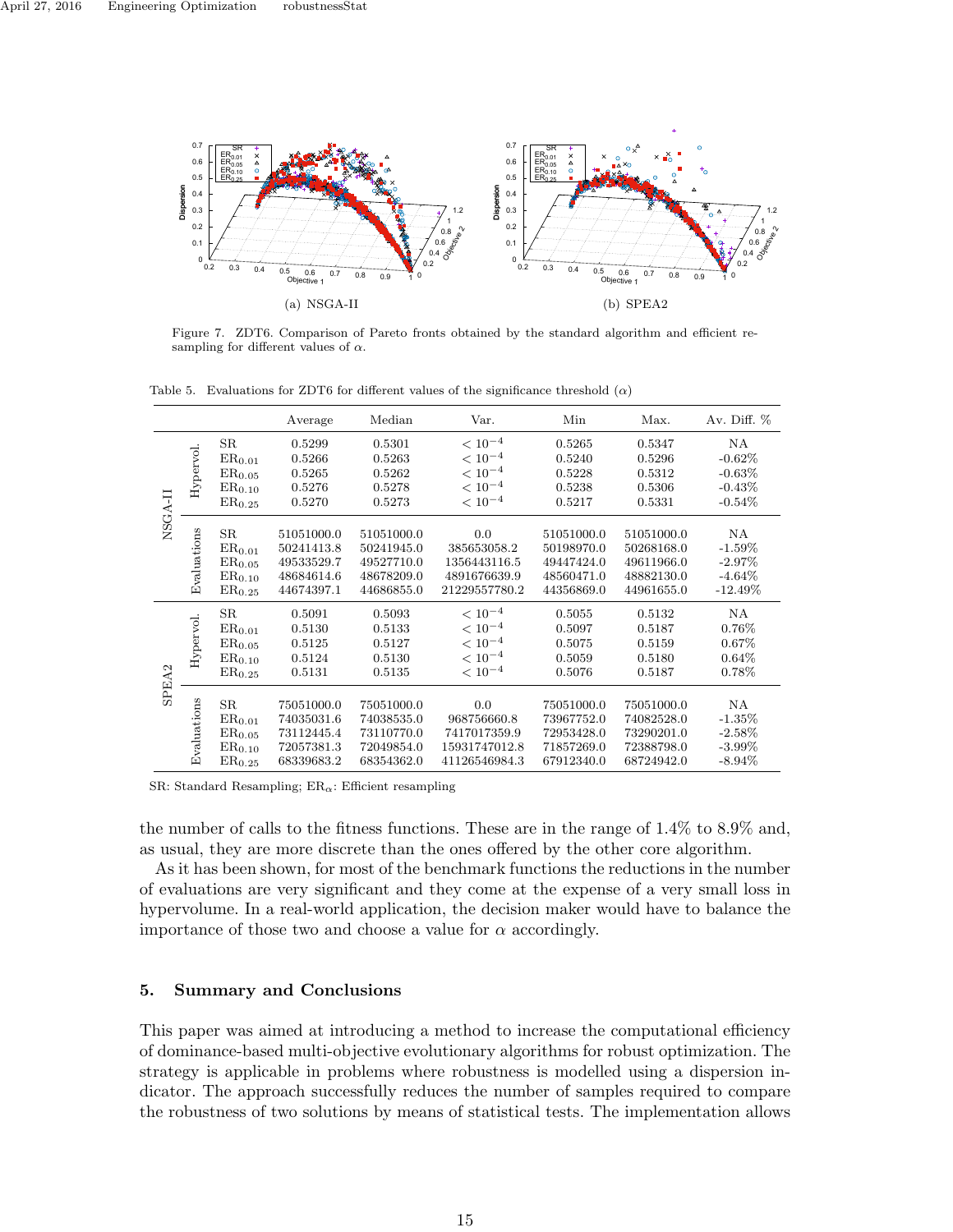on-line updates of the key metrics required to apply them, adding speed and reducing memory needs. The algorithm only depends on a single parameter, namely, the significance level,  $\alpha$ , required for the statistical tests.

The strategy was tested for NSGA-II and SPEA2 on a set well-known test functions for multiobjective optimizers (ZDT1-4 and ZDT6), which were extended with a robustness objective. Both the standard algorithms and the modified efficient versions were compared to verify whether or not similar solutions were provided. The results show that the latter required fewer fitness evaluations to provide similar solutions for these functions. This assessment was performed for different values of the parameter  $\alpha$ .

The main observation derived from the experimental analysis has been that the efficient implementation resulted in gains in average fitness evaluations than exceeded by a far margin the cost in hypervolume. The magnitudes of these were associated to two main factors, the value of  $\alpha$ , and the structure of the fitness landscape.

Generally, the lower the significance level of the statistical test, the closer the results to the baseline implementation would be. For NSGA-II Large  $\alpha$  values tended to be associated with slightly smaller hypervolumes. For SPEA2 the evidence is mixed, but most of the differences were so small that they were insignificant at the 1% conventional level. This, however, came together with a a significant reduction of fitness evaluations regardless of the core algorithm. The variations of the hypervolumes of the generated fronts tended to be well below 1% in the worst case scenario while the average gains for the evaluation gains rose up to 62%.

As it was mentioned, the structure of the fitness landscape might limit the performance of the efficient approach. This makes sense as the variance of the dispersion in the objective space of samples around the components of candidate solutions largely influences the ability of the statistical test to reject the null hypothesis of equality. Therefore, in very rugged landscapes, this method would not offer the same advantages in terms of reduction of the number of evaluations.

Researchers and practitioners dealing with optimization problems where resampling is required, and especially on those problems where fitness evaluations are rather expensive, would find the approach described in this paper particularly useful.

Despite the fact that the work presented is based on NSGA-II and SPEA2, the approach is easily applicable to other dominance-based multi-objective algorithms. In addition to this, the idea can also be carried over to other robustness indicators based on dispersion, either new or found in the literature. All this opens room for future research assessing the way that the mentioned components generalize in terms of the quality of the solutions, and the computational effort saved. This could be complemented by studying how the method behaves on real-world applications.

In the field of engineering, the method might be successfully applied in many areas.

In Circuit Design (Patil et al. 2005), for instance, each circuit gate accumulates a total delay based on input-output delays for all the paths involved. These uncertain values define the so-called 'sizing problem' (having minimum delay for a given area or power). Authors suggest that this objective has to be balanced with management of critical paths. So, multi-objective robust optimization might be used to achieve better designs.

Additionally, the method might be of great interest in the field of Structural Design. Robust optimization was used in Ben-Tal and Nemirovski (1997) for truss topology design. Structures are optimized for a series of loading scenarios. The objective of robust design is to ensure that node displacement is admissible even if loads have some variation from the design scenarios. More recently, multi-objective optimization has been considered for structural design problems in Doltsinis and Kang (2004). In this scenario, the approach is very likely to be useful as fitness evaluation are typically costly.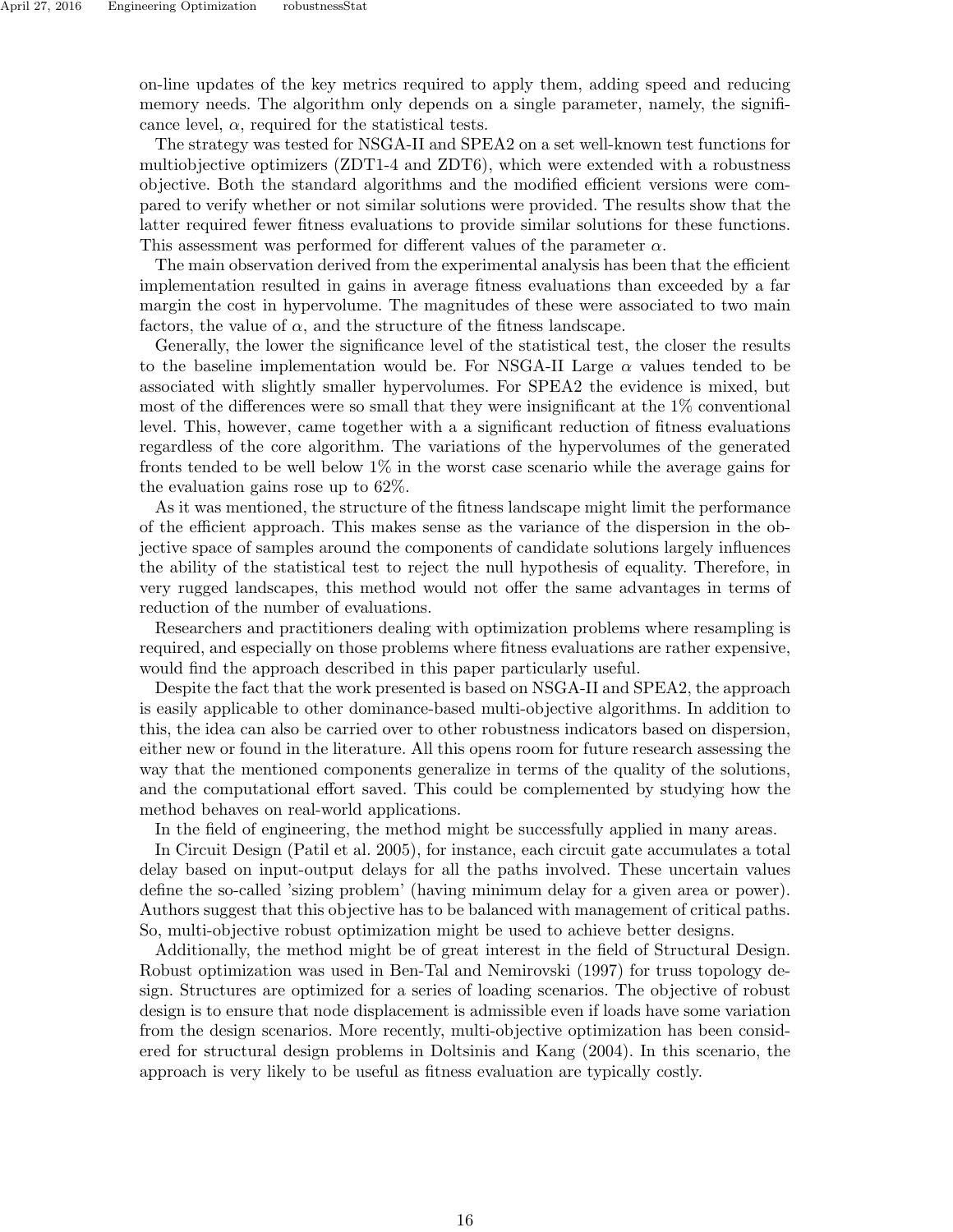## 6. Acknowledgements

The authors acknowledge financial support granted by the Spanish Ministry of Economy and Competitivity under grant ENE2014-56126-C2-2-R.

#### References

- Arias-Montano, A., Carlos A. Coello Coello, and E. Mezura Montes. 2012. "Multiobjective Evolutionary Algorithms in Aeronautical and Aerospace Engineering." Evolutionary Computation, IEEE Transactions on 16 (5): 662–694.
- Ben-Tal, A., and A. Nemirovski. 1997. "Robust Truss Topology Design via Semidefinite Programming." SIAM Journal on Optimization 7 (4): 991–1016. http://dx.doi.org/10.1137/S1052623495291951. http://dx.doi.org/10.1137/S1052623495291951.
- Beyer, Hans-Georg, and Bernhard Sendhoff. 2007. "Robust optimization A comprehensive survey." Computer Methods in Applied Mechanics and Engineering 196 (33-34): 3190–3218.
- Branke, Jürgen. 1998. "Creating Robust Solutions by Means of Evolutionary Algorithms." In Proceedings of the 5th International Conference on Parallel Problem Solving from Nature, PPSN V. 119–128. London, UK, UK: Springer-Verlag.
- Chicano, Francisco, Alejandro Cervantes, Francisco Luna, and Gustavo Recio. 2012. "A Novel Multiobjective Formulation of the Robust Software Project Scheduling Problem." In Applications of Evolutionary Computation, Vol. 7248 of Lecture Notes in Computer Science497–507. Springer Berlin Heidelberg.
- Coello, Carlos A. 2000. "An updated survey of GA-based multiobjective optimization techniques." ACM Comput. Surv. 32 (2): 109–143.
- Coello, Carlos A. Coello. 1998. "A Comprehensive Survey of Evolutionary-Based Multiobjective Optimization Techniques." Knowledge and Information Systems 1: 269–308.
- Coello Coello, C.A. 2006. "Evolutionary multi-objective optimization: a historical view of the field." Computational Intelligence Magazine, IEEE 1 (1): 28 – 36.
- Deb, K. 1995. Optimization for Engineering Design: Algorithms and Examples. New Delhi: Prentice-Hall.
- Deb, Kalyanmoy. 1999. Evolutionary Algorithms for Multi-Criterion Optimization in Engineering Design. Tech. rep.. Kanpur Genetic Algorithm Laboratory (KanGAL), Indian Institute of Technology, Kanpur.
- Deb, Kalyanmoy, and M. Goyal. 1998. "A robust optimization procedure for mechanical component design based on genetic adaptive search." Transactions of the ASME: Journal of Mechanical Design 120 (2): 162–164.
- Deb, Kalyanmoy, and Himanshu Gupta. 2006. "Introducing robustness in multi-objective optimization." Evol. Comput. 14 (4): 463–494.
- Deb, Kalyanmoy, and Shivam Gupta. 2010. Understanding Knee Points and Bicriteria Problems and Their Implications as Preferred Solution Principles. Tech. rep.. Kanpur Genetic Algorithm Laboratory (KanGAL), Indian Institute of Technology, Kanpur.
- Deb, K., A. Pratap, S. Agarwal, and T. Meyarivan. 2002. "A fast and elitist multiobjective genetic algorithm: NSGA-II." Evolutionary Computation, IEEE Transactions on 6 (2): 182 –197.
- Doltsinis, Ioannis, and Zhan Kang. 2004. "Robust design of structures using optimization methods." Computer Methods in Applied Mechanics and Engineering 193 (23): 2221–2237.
- Durillo, J.J., A.J. Nebro, and E. Alba. 2010. "The jMetal Framework for Multi-Objective Optimization: Design and Architecture." In CEC 2010, Vol. 5467 of Lecture Notes in Computer Science4138–4325. Barcelona, Spain: Springer Berlin / Heidelberg. July.
- Fonseca, Carlos M., and Peter J. Fleming. 1995. "An overview of evolutionary algorithms in multiobjective optimization." Evol. Comput. 3 (1): 1–16.
- García, Sandra, David Quintana, Inés M. Galván, and Pedro Isasi. 2012. "Time-stamped Resampling for Robust Evolutionary Portfolio Optimization." Expert Syst. Appl. 39 (12): 10722– 10730. http://dx.doi.org/10.1016/j.eswa.2012.02.195.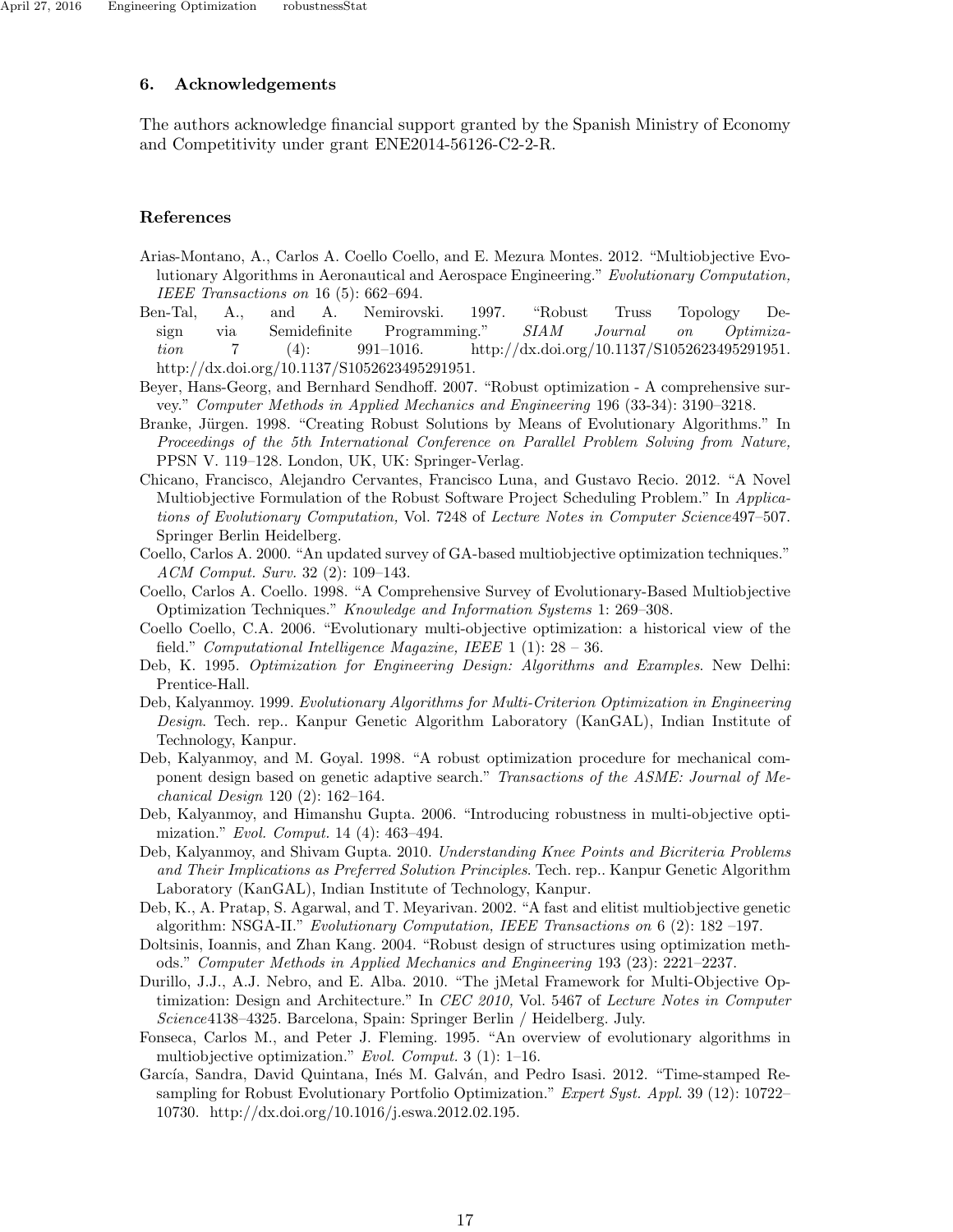García, Sandra, David Quintana, Inés M. Galván, and Pedro Isasi. 2014. "Extended Meanvariance Model for Reliable Evolutionary Portfolio Optimization." AI Commun. 27 (3): 315– 324.

- Gaspar-Cunha, A., and J.A. Covas. 2008. "Robustness in multi-objective optimization using evolutionary algorithms." Computational Optimization and Applications 39 (1): 75–96. http://dx.doi.org/10.1007/s10589-007-9053-9.
- Giacobini, Mario, Marco Tomassini, and Leonardo Vanneschi. 2002. "Limiting the Number of Fitness Cases in Genetic Programming Using Statistics." In Parallel Problem Solving from Nature PPSN VII, Vol. 2439 of Lecture Notes in Computer Science edited by Juan Guervs, Panagiotis Adamidis, Hans-Georg Beyer, Hans-Paul Schwefel, and Jos-Luis Fernndez-Villacaas. 371–380. Springer Berlin / Heidelberg.
- Hassan, Ghada, and Christopher D. Clack. 2008. "Multiobjective Robustness for Portfolio Optimization in Volatile Environments." In Proceedings of the 10th Annual Conference on Genetic and Evolutionary Computation, Atlanta, GA, USA. GECCO '08. 1507–1514. New York, NY, USA: ACM. http://doi.acm.org/10.1145/1389095.1389387.
- Jin, Yaochu, and J. Branke. 2005. "Evolutionary optimization in uncertain environments-a survey." Evolutionary Computation, IEEE Transactions on 9 (3): 303 – 317.
- Knowles, J., and D. Corne. 1999. "The Pareto archived evolution strategy: a new baseline algorithm for Pareto multiobjective optimisation." In Evolutionary Computation, 1999. CEC 99. Proceedings of the 1999 Congress on, Vol. 1 http://dx.doi.org/10.1109/CEC.1999.781913.
- Kruisselbrink, Johannes, Michael Emmerich, and Thomas Bäck. 2010. "An Archive Maintenance Scheme for Finding Robust Solutions." In Parallel Problem Solving from Nature, PPSN XI, Vol. 6238 of Lecture Notes in Computer Science214–223. Springer Berlin Heidelberg.
- Mahalanobis, P. C. 1936. "On the generalised distance in statistics." In *Proceedings National* Institute of Science, India, Vol. 2:149–55. April.
- Mann, H. B., and Whitney, D. R. 1947. "On a test of whether one of two random variables is stochastically larger than the other." Annals of Mathematical Statistics 18 (1): 50–60.
- Marijt, Robert. 2009. "Multi-Objective Robust Optimization Algorithms for Improving Energy Consumption and Thermal Comfort of Buildings." Master's thesis. Faculty of Computer Science, University of Leiden.
- Moore, Andrew W., and Mary S. Lee. 1994. "Efficient algorithms for minimizing cross validation error." In In Proceedings of the Eleventh International Conference on Machine Learning, 190– 198. Morgan Kaufmann.
- Moore, J., and R. Chapman. 1999. Application of Particle Swarm to Multiobjective Optimization. Tech. rep.. Department of Computer Science and Software Engineering, Auburn University.
- Mukhopadhyay, A., U. Maulik, S. Bandyopadhyay, and C.A.C. Coello. 2014a. "Survey of Multiobjective Evolutionary Algorithms for Data Mining: Part II." Evolutionary Computation, IEEE Transactions on 18 (1): 20–35.
- Mukhopadhyay, A., U. Maulik, S. Bandyopadhyay, and C.A. Coello Coello. 2014b. "A Survey of Multiobjective Evolutionary Algorithms for Data Mining: Part I." Evolutionary Computation, IEEE Transactions on 18 (1): 4–19.
- Osyczka, Andrzej. 1984. Multicriterion Optimisation in Engineering. New York, NY, USA: Halsted Press.
- Pareto, Vilfredo. 1896. Cours D'Economie Politique. Vol. I and II. F. Rouge, Laussane.
- Patil, D., S. Yun, S. J. Kim, A. Cheung, M. Horowitz, and S. Boyd. 2005. "A new method for design of robust digital circuits." In *Quality of Electronic Design, 2005. ISQED 2005. Sixth* International Symposium on, 676–681. March.
- Pietro, Anthony Di, Lyndon While, and Luigi Barone. 2004. "Applying Evolutionary Algorithms to Problems with Noisy, Time-consuming Fitness Functions." Proceedings of IEEE Congress on Evolutionary Computation 2: 1254–1261.
- Ponsich, A., A.L. Jaimes, and C.A.C. Coello. 2013. "A Survey on Multiobjective Evolutionary Algorithms for the Solution of the Portfolio Optimization Problem and Other Finance and Economics Applications." Evolutionary Computation, IEEE Transactions on 17 (3): 321–344.

Saha, A., T. Ray, and W. Smith. 2011. "Towards practical evolutionary robust multi-objective optimization." In Evolutionary Computation (CEC), 2011 IEEE Congress on, 2123-2130. June.

Sawilowsky, Shlomo S., and R.Clifford Blair. 1992. "A More Realistic Look at the Robustness and